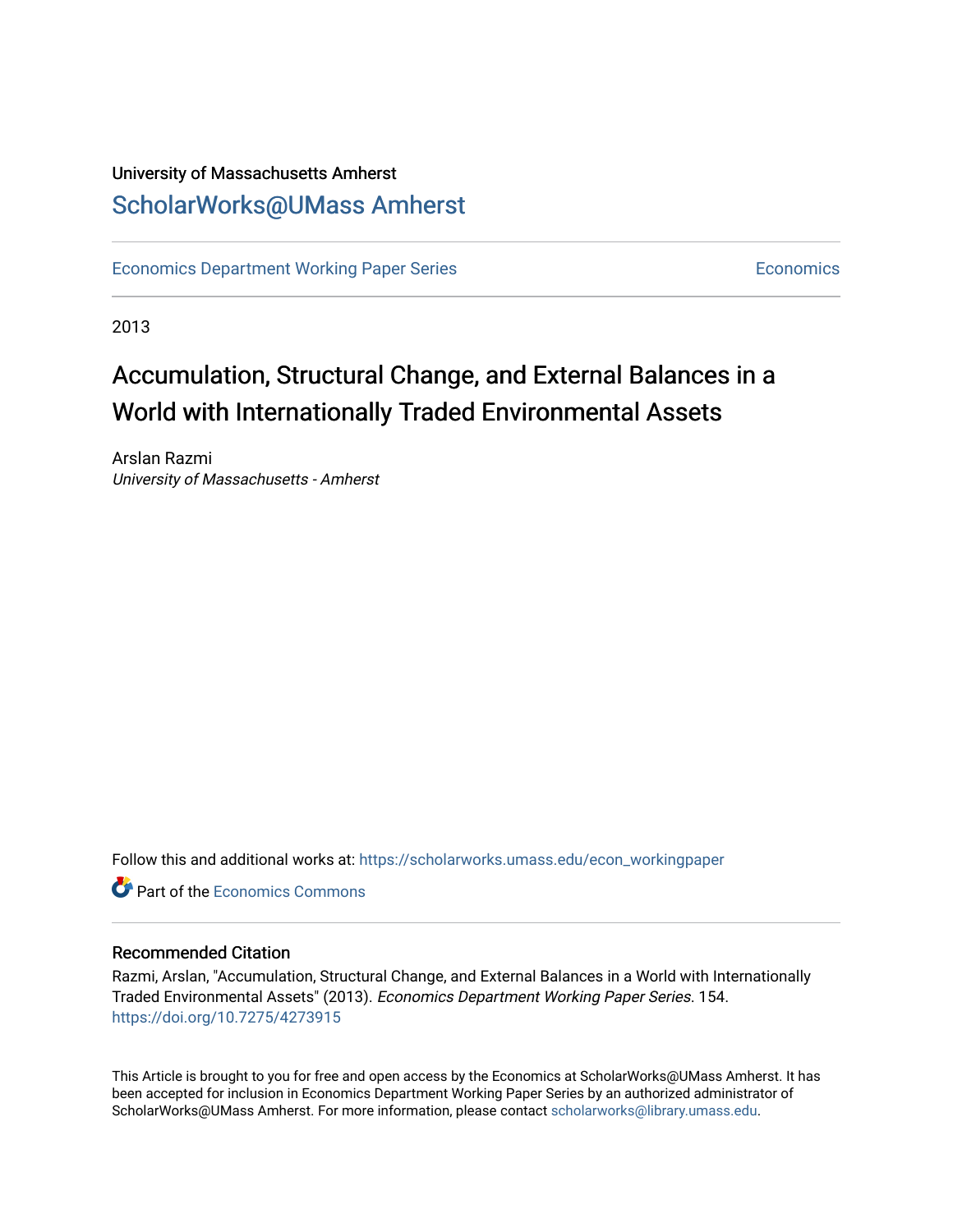# **DEPARTMENT OF ECONOMICS**

# **Working Paper**

Accumulation, Structural Change, and External Balances in a World with Internationally Traded Environmental Assets

By

Arslan Razmi

Working Paper 2013-03



# **UNIVERSITY OF MASSACHUSETTS AMHERST**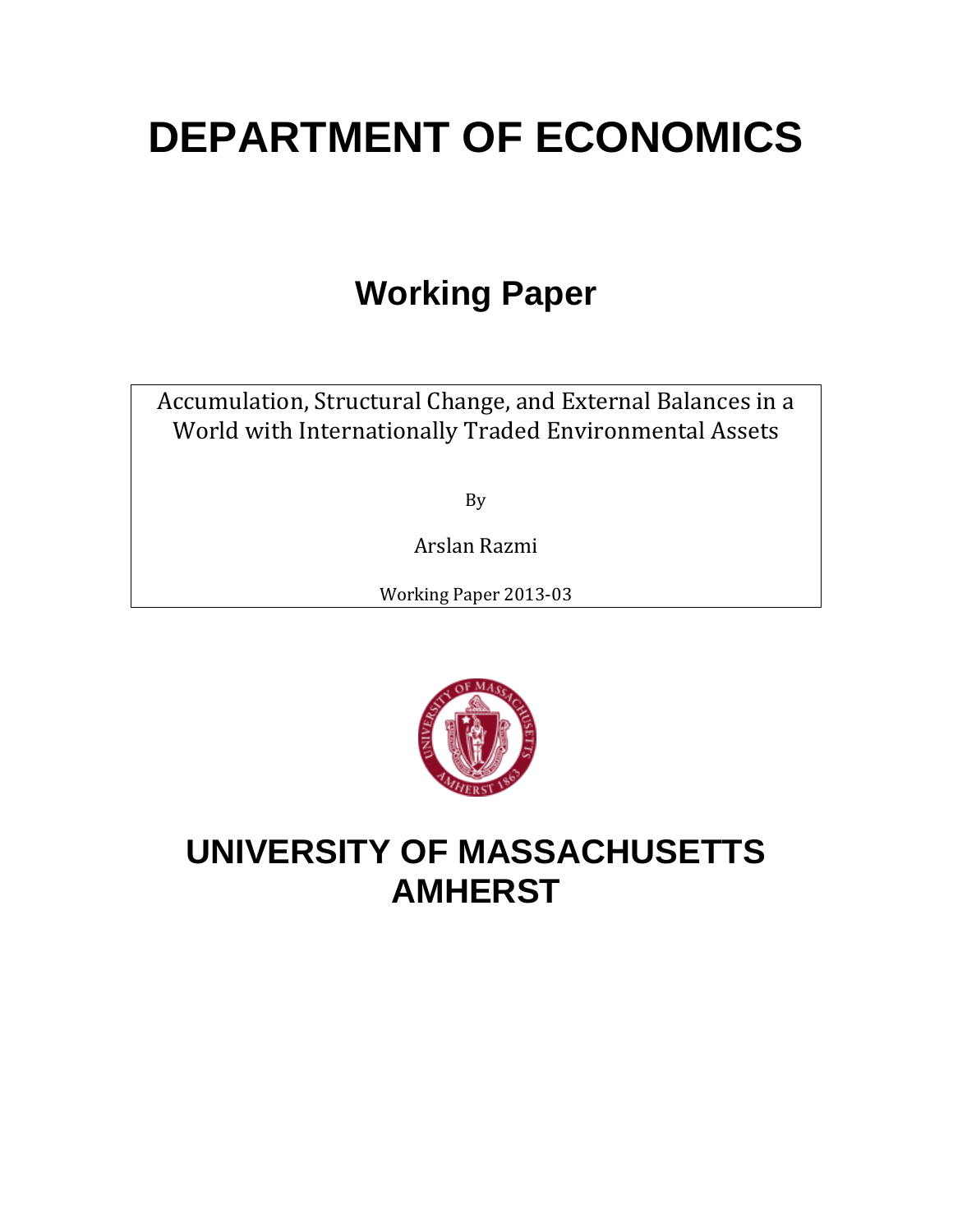# Accumulation, structural change, and external balances in a world with internationally traded environmental assets

### Arslan Razmi

August 2012

#### Abstract

Environmental literature has largely neglected macroeconomic considerations, especially open economy ones. This paper develops a small country framework that seeks to address these issues. Medium- and long-run aspects are explored using standard trade and portfolio balance models, modified to incorporate trade in claims on non-renewable resources (environmental assets). In the medium-run, changes in environmental regulations, saving behavior, and other variables affect the current account, investment, and composition of output. In the long-run, both the sectoral intensity of environment use and the structure of the economy are affected, as are the capital stock and the global distribution of claims on resources.

Department of Economics, University of Massachusetts, Amherst, MA 01003; email: arazmi@econs.umass.edu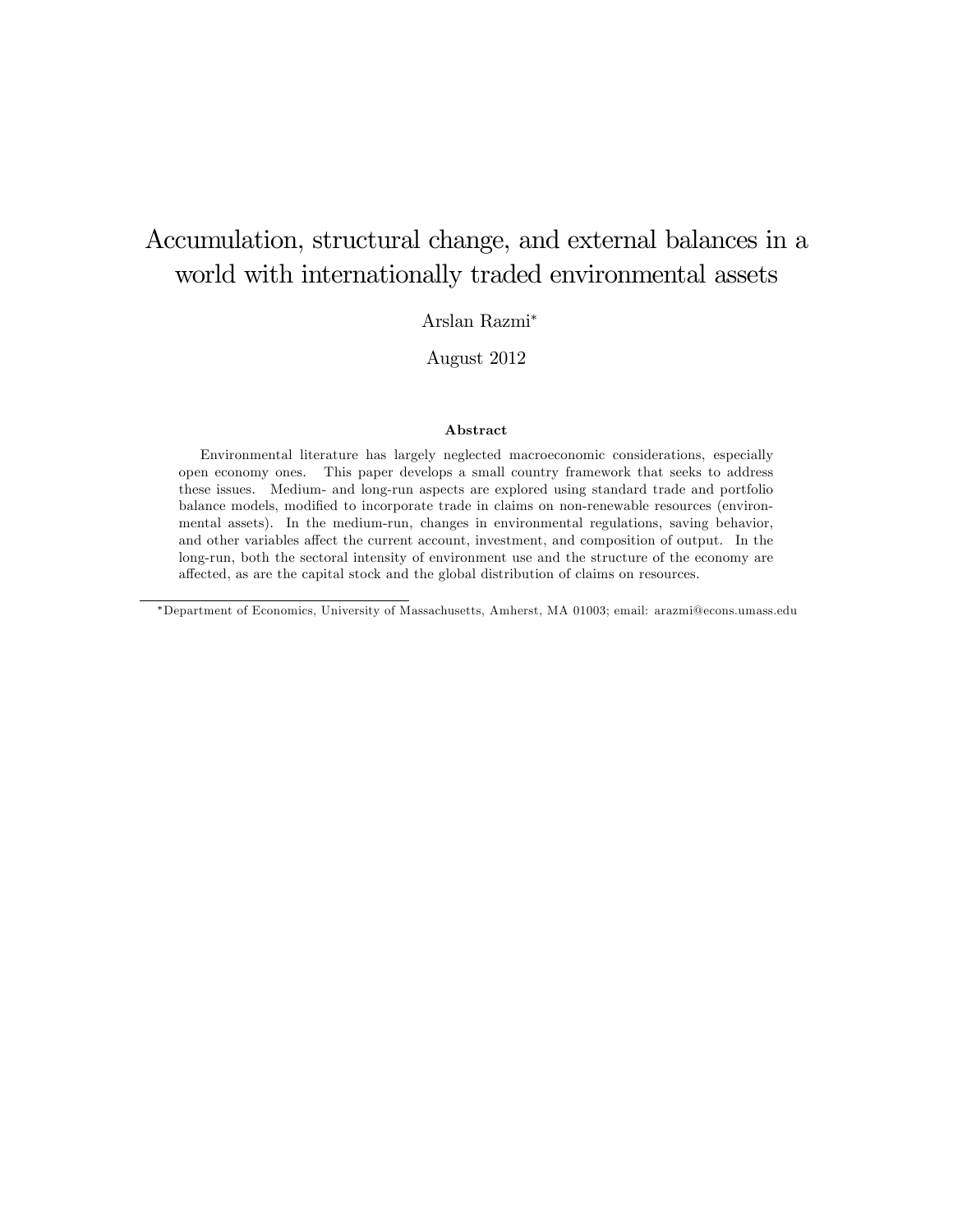## 1 Introduction and Background

With rising awareness of environmental issues both amongst the general public and academics, relevant economic issues have come to the forefront in recent years. In attempting to prevent, or at least mitigate, the effects of global warming, a general consensus in favor of internationally agreed upon cap-and-trade schemes appears to be forming. The European Union Emission Trading Scheme (EU ETS), involving all 27 EU member countries, is perhaps the most prominent instance.

The economics profession has started playing a visible role in the analysis of related welfare and efficiency issues. Much less attention, however, has been devoted to macroeconomic or economy-wide aspects. Even lesser effort has been put into analyzing relevant open economy issues. In a future world where some combination of cap-and-trade schemes are likely to operate at a global level, this is a rather glaring omission.

Consider, for example a world where claims on non-renewable natural resources and emission permits for their use are internationally traded. For a price-taking small country, changes in the number of permits issued would likely have a significant impact on the structure of production and relative prices. Moreover, the performance on the current account of the balance of payments will alter the volume of net claims that the countryís residents have on the rest of the world, and hence modify access to internationally traded claims on non-renewable resources. Furthermore, these considerations will likely interact over time with changes in other accumulable factors of production to affect the long-run structure of the economy. For, example, depending on which sector uses environmental resources more intensively, tightening of environmental regulations may affect the mix of consumption and investment.

Some recent literature has begun to address aggregate economy-wide issues. For example, a series of papers starting with Heyes (2000) have incorporated an environmental constraint into the standard closed economy IS-LM model to study the impact of short-run stabilization policies. This constraint takes the form of a curve labeled EE, along which the rate of re-generation of the environment exactly offsets its use, leaving the stock of environment available unchanged. This stock is predetermined at any given point in time and the environment and capital are substitutes in production. Raising the interest rate on borrowing for physical capital, therefore, encourages substitution towards less capital-intensive but more environment intensive production methods. Within this framework, Heyes explores the effects of fiscal and monetary policies. Decker and Wohar (2012) modify Heyes's model by assuming complementarity rather than substitutability between physical capital and the environment. This reverses the relative roles of fiscal and monetary policy. Sim (2006) is another effort that works within a broadly similar framework.

Although the literature cited above has addressed highly pertinent issues, there appears to be something fundamentally unsatisfactory about the treatment of factor substitution in production. Considering that the IS-LM model is a short-run fixed price framework, it is hard to see how firms could change production techniques rapidly enough in response to factor price changes. Moreover, the framework used is a single good one, which leaves one unable to incorporate sectoral differences in environmental resource use or the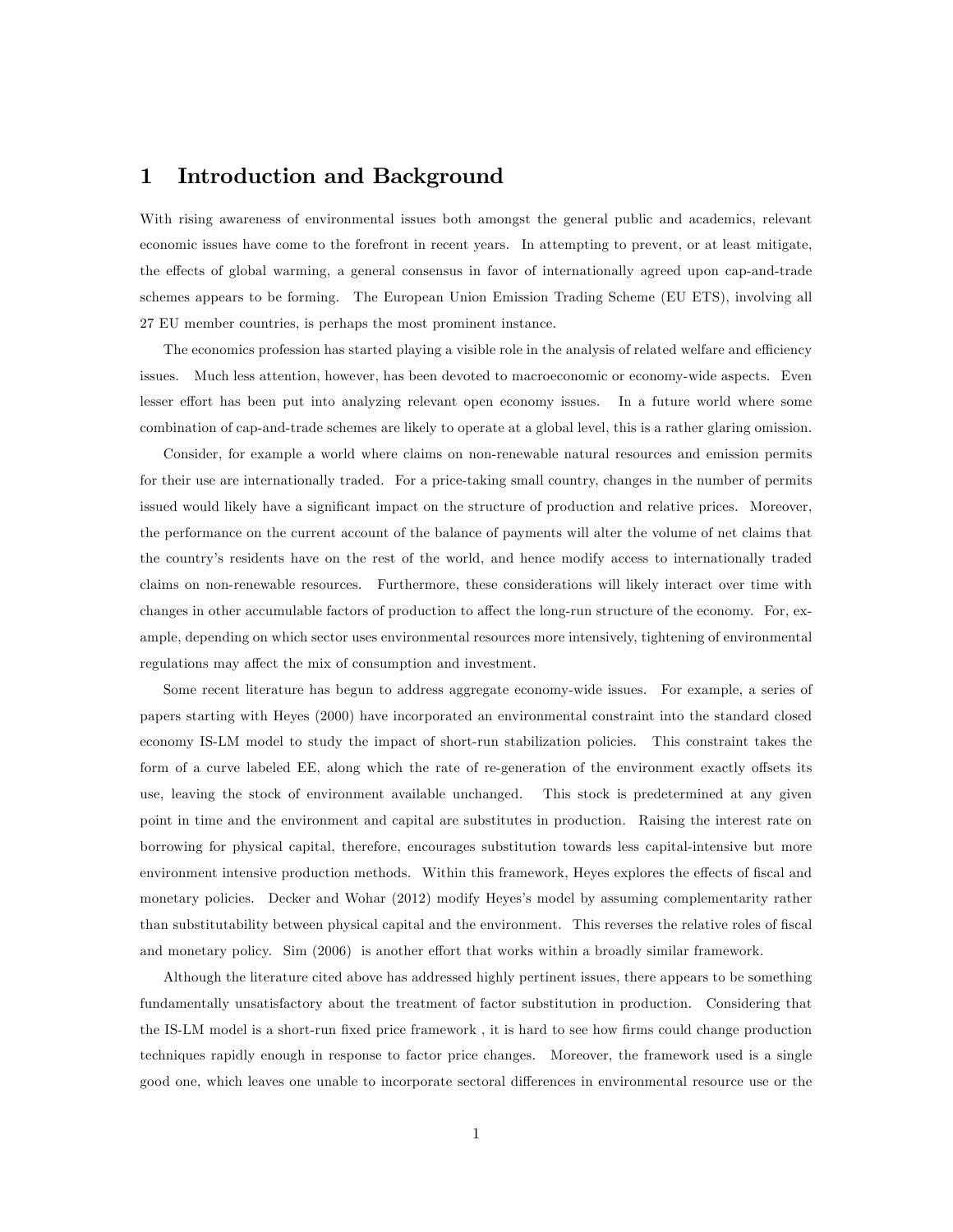influence of environmental regulation on inter-sector resource movement.

This paper seeks to provide a sounder long-run footing for the interaction between environment use, relative prices, and factor substitution. I assume flexible prices and full employment of resources. Moreover, the analysis is carried out in a more generalized open economy context. The real side of the economy has a Heckscher-Ohlin or Foley-Sidrauski flavor,<sup>1</sup> and the overall structure of the model is inspired by Dornbusch (1975). Claims on non-renewable (environmental) resources and on physical capital serve as assets, while the actual resources and capital are factors of production. Medium-run equilibrium in the goods and asset markets determines the returns on equity, saving, and investment. The long-run framework consists of a series of instantaneous equilibria along which asset markets clear. With a constant (exponential) rate of capital depreciation and limits on environmental permit issuance, savings and investment determine accumulation, holdings of environmental assets, the current account balance, and hence the long-run evolution of the economy. Convergence to a new steady state involves a net foreign asset position consistent with stable stocks of capital per worker and claims on environmental resources. The accumulation or decumulation of assets through saving, accumulation, and international trade in goods and assets generates interesting feedback effects between flows, stocks, and prices. Specifically, it allows us to analyze changes in the production structure and emission intensity of the economy. For example, a shift in domestic preferences towards claims on real capital may create a transitional current account deficit, reduce the environment intensity of production in the traded goods sector, and reduce domestic claims on environmental resources.

In a sense, this paper should be seen as an exercise in futuristic thinking. The world it considers is one where emission permits are widely used and globally traded.<sup>2</sup> Throughout, the focus is on simplicity of treatment rather than comprehensiveness, and I consistently eschew paraphernalia in favor of conciseness. The idea is to suggest possible ways to incorporate environmental concerns in a stylized analysis of aggregate economies rather than modeling a specific economy or carrying out policy experiments in exhaustive detail.

The next section intuitively describes important features of the conceptual framework underlying the model. Section 3 introduces and analyzes the production side of the multi-sector economy. Section 4 introduces the Önancial side of the economy with the stocks of claims on capital (equity) and non-renewable resources (environmental assets) playing a central role along with money. The real and financial sides are combined in order to enable us later to explore the evolution of stocks over time. The penultimate section then utilizes the combined framework to carry out thought experiments. Section 6 concludes.

# 2 Conceptual Framework

The model presented in subsequent sections distinguishes between the role of non-renewable resources as generators of claims on environmental resources (e.g., ownership of oil fields) and as factors of production (in

<sup>&</sup>lt;sup>1</sup> See Foley and Sidrauski (1971).

 $2$ See Jaffe et al. (2009) for a detailed discussion of issues related to international emission permit trading in the future.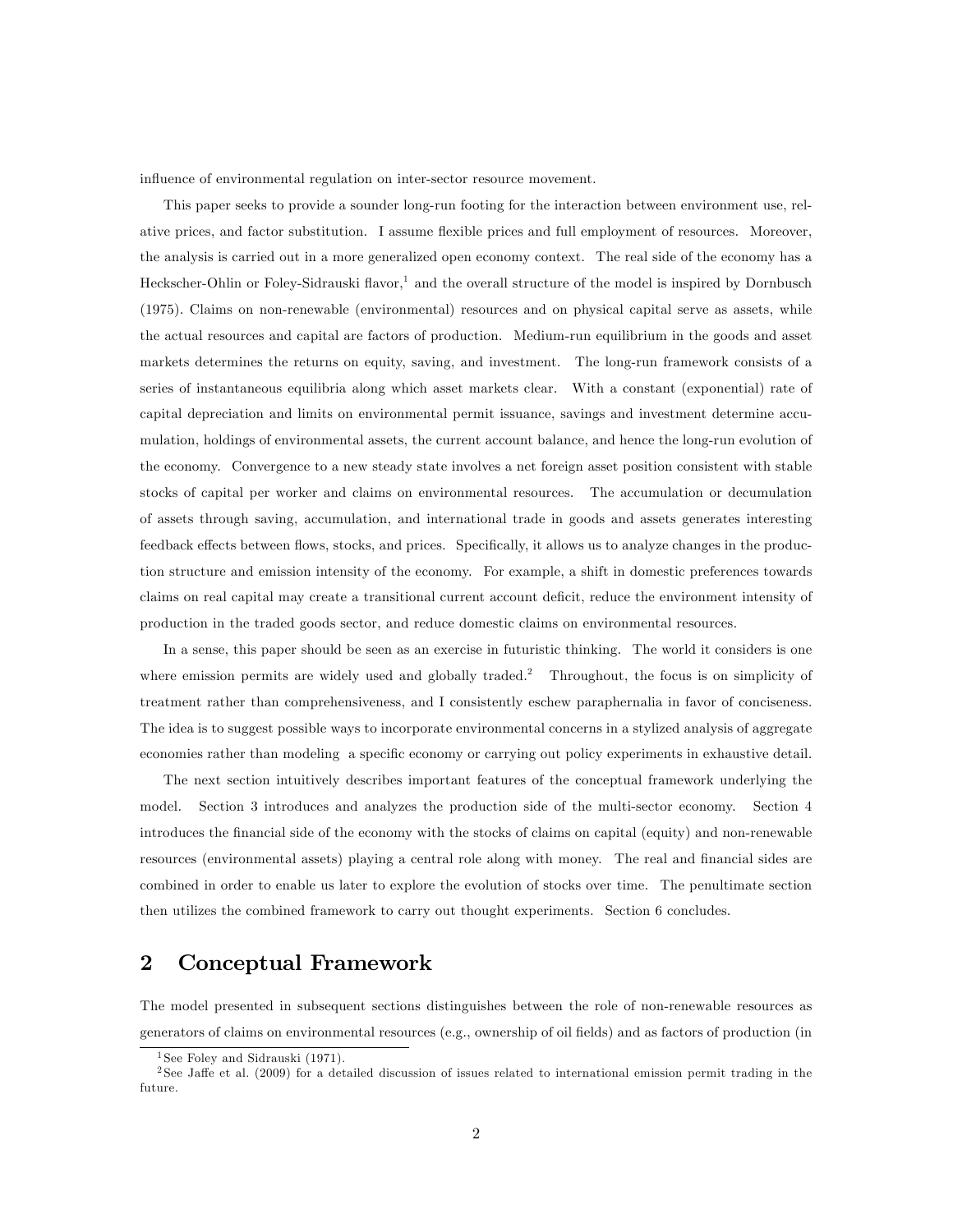the form of environmental permits for the generation of emissions from the use of oil). To understand the conceptual underpinnings, visualize a world where a given amount of non-renewable resources is distributed across countries. Each country thus starts out with a certain endowment of claims on these resources. International mobility of claims means that these can be traded across countries through capital/Önancial account transactions. It also means that, for a small country, the price of these assets is given by the rest of the world, which, in turn, allows us to ignore Hotelling rule-related considerations. In other words, countries can increase or reduce their net claims on the rest of the world through current account imbalances at given asset prices.<sup>3</sup>

Next, suppose that each government in our world allows a given amount of these claims to be sold to producers as emission permits per period. Each permit allows the holder to use up a certain amount of nonrenewable resources, which, in turn, leads to a given amount of emissions. Thus, claims on resources serve a dual role. First, these act as assets that are traded within and across countries at internationally given prices. Second, a limited subset of these act as permits, which can be understood as inputs to, or rather factors of, production.<sup>4</sup> Put differently, asset holders are allowed to sell off a stipulated amount of their assets to producers for use in production. International arbitrage ensures that, ignoring transportation and other transaction costs, permit prices too are given for small country producers. Notice, however, that while asset prices are determined by the demand for and supply of non-renewable resources, international permit prices should in the first instance depend on the limits that are placed on emissions per period by international agreements. Thus, while stricter international limits will directly affect permit prices, this may not be the case for asset prices as long as there is no change in the stock demand for and supply of non-renewable resources. Asset prices, in other words, may differ from permit prices even under international arbitrage and perfectly competitive conditions. The normalized difference between the price of environmental assets and that of environmental permits yields the (internationally given) rate of return that holders of these assets expect to earn. Throughout I assume this differential to be non-negative.

It is important to keep in mind this dual nature of claims on environmental resources. As factors of production, environmental permits are (imperfect) substitutes for other factors of production (such as capital). If the relative price of these permits rises, producers switch towards techniques that use nonrenewable resources less intensively (i.e., environmental mitigation). As assets, claims on resources represent a source of wealth and a substitute for other assets such as money and bonds. The composition of asset portfolios will, therefore, be influenced by the relative returns. An increase in the rate of rate of return on environmental assets, perhaps due to an increase in the international price of environmental permits, will

<sup>3</sup>A real world example would be the recent spate of agreements that China and India, among others, have signed with resource rich countries in Africa, giving them claims on oil fields and other commodity generating resources. These claims constitute the use that Chinese current account surpluses have partly been put to, and may reflect incipient global tendencies.

<sup>&</sup>lt;sup>4</sup>As we will see below, insofar as the government re-issues the same amount of permits at the beginning of every period, these are not actually "used up" in production, so that it makes sense to treat these as factors of production rather than intermediate inputs.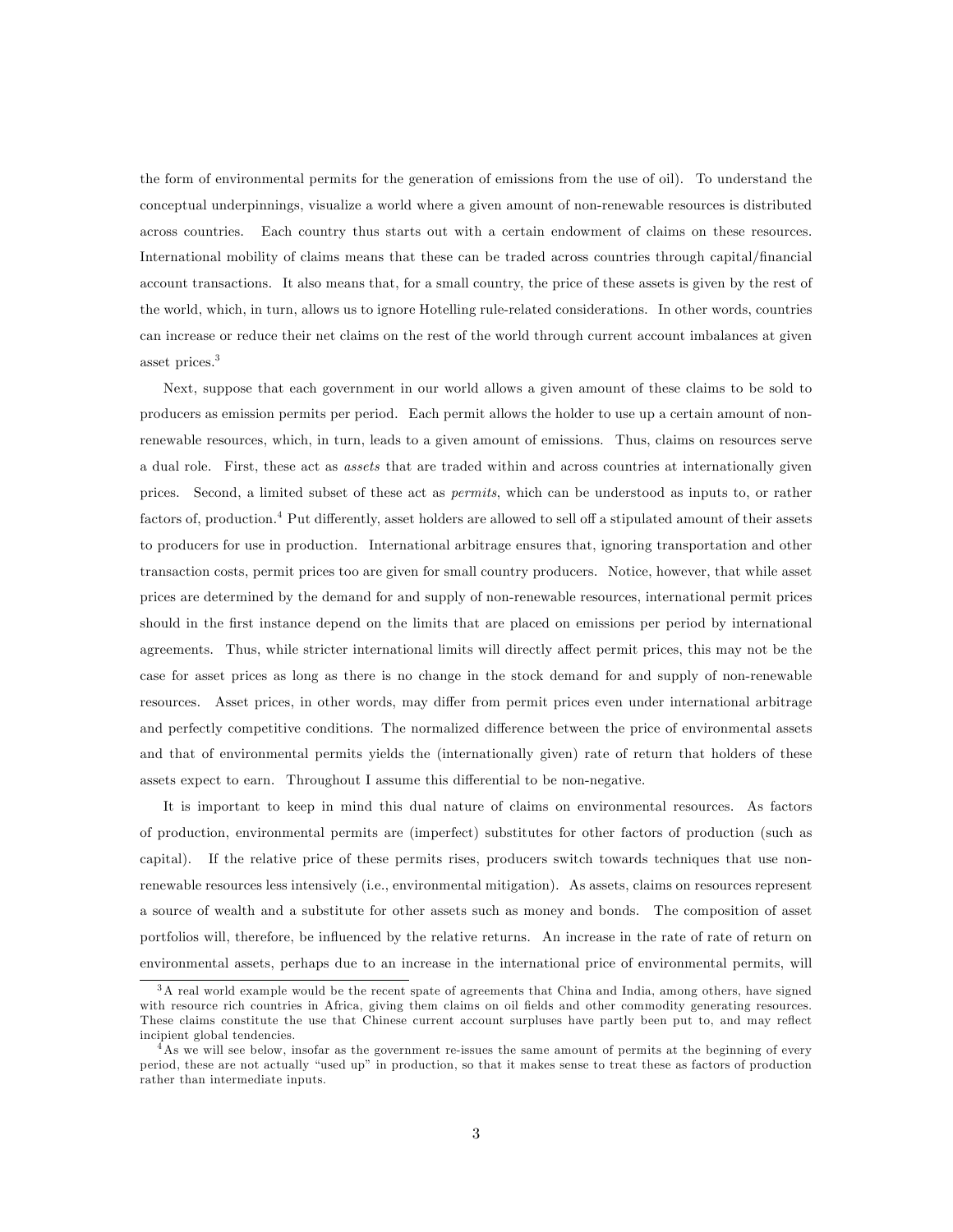tend to cause a reshuffling of portfolios in favor of these assets. While the stock of environmental assets can endogenously adjust through current account imbalances, the volume of permits issued per period is an exogenously given policy variable. Moreover, while the former are non-renewable, the latter are renewed each period.

Market clearing conditions too differ between the two roles. As a factor of production, the number of claims supplied as permits must equal the number of permits demanded and utilized by producers. This is a *flow* equilibrium condition. As assets, the stock of claims available must be readily held by investors. This latter condition constitutes a stock equilibrium.

We can now build on this intuitive discussion to flesh out a model in stages, starting with flow considerations before turning to the evolution of stocks.

## 3 Output and Prices

This section develops the equilibrium conditions for a time period over which available factor endowments are fully employed but pre-determined. In terms of logical time, it should be seen as the window that determines ìinstantaneousîequilibria, although full employment implies that the time period under analysis be seen as the medium run rather than the short run. The evolution of factor stocks is the subject of the next section.

Consider a simple multi-sector economy with two factors of production: physical capital  $(K)$  and permits allowing use of the "environment"  $(E_p)$ . As discussed in Section 2, the latter factor could be thought of broadly as a fixed number of the total existing claims on non-renewable resources  $(E)$  that can be sold to firms each period for generating emissions in the process of production. National authorities fix this number, making it a policy variable possibly subject to international agreements. Equity or claims on physical or "real" capital is non-tradable across countries. The two factors of production along with another nontradable intermediate input  $(N)$  are used to produce two final goods: an internationally traded consumption good  $(C)$  and a (non-traded) investment good  $(K)$ .<sup>5</sup> The small country is a price taker in the global market for the consumption good. The production functions are neoclassical and both goods require environmental resources and intermediate inputs. We assume, to keep the analysis manageable, that real capital is used only in the production of the consumption good.

Another look at the treatment of emission permits may be in order here. These permits are treated as durable factors rather than intermediate inputs that are entirely used up in production. To see why, consider a periodic allocation of  $E_p$  permits by a government. Flexible prices ensure that all permits are employed during the period. However, environmental resources are not used up in the sense that intermediate inputs are, since the same number of permits is available all over again for the next period. The only way to increase (reduce) the national use of environmental resources over the next period is for the authorities to

 $5$ The assumption about the non-traded nature of the investment good is made to render the magnitude of investment determinate.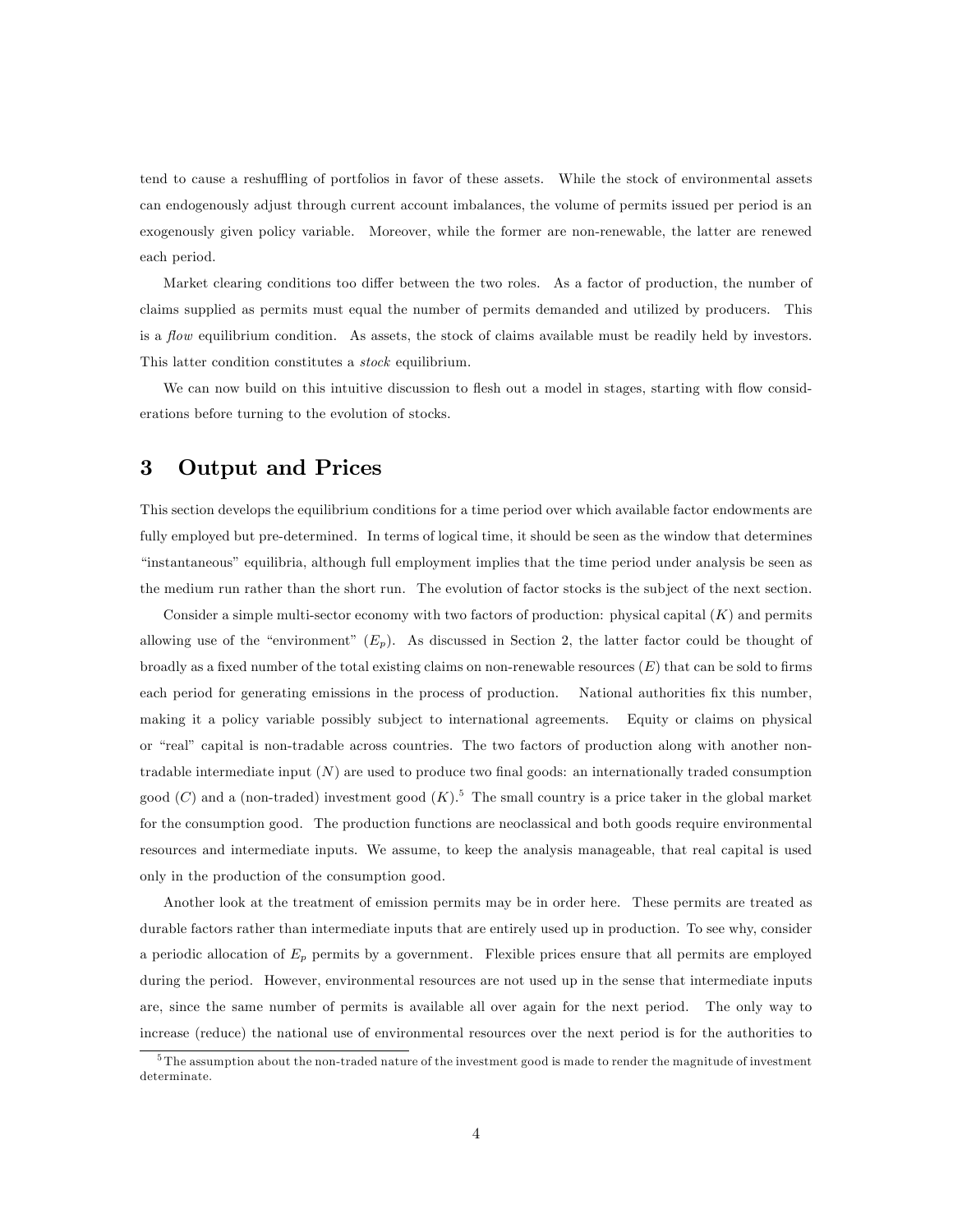establish a different limit on  $E_p$ .

For the purposes of this stylized framework, it's best to think of the intermediate input as a public good, such as transportation infrastructure, provided to producers by policy makers. The intermediate goods are complements in production so that the unit coefficients of intermediate input use are constant. The public sector provides this good elastically in response to changing demand conditions. At a given international price, the price or fee charged for this good is set with the international competitiveness of the traded sector in mind. An increase in the rental on capital brings forth a proportional decline in the price charged for the intermediate input. These admittedly sharp simplifications serve to communicate the main ideas without venturing too far afield in sorting out the intricacies of a general equilibrium framework with more than two goods. Moreover, by keeping the focus on capital-environment substitutability, these help maintain comparability between the present framework and the literature cited in Section 1.

Expressing all factor and good prices in terms of the consumption good allows us to state the zero profit conditions as follows:

$$
a_{KCTK} + a_{NC}q_N + a_{EC}q_P^* = 1
$$
\n<sup>(1)</sup>

$$
a_{NK}q_N + a_{EK}q_P^* = q_K \tag{2}
$$

where  $r_K$  and  $q_P^*$  denote the real rental on physical capital and the relative price of (internationally traded) emission permits,  $q_N$  and  $q_K$  are the relative prices of the intermediate input and the investment good, and  $a_{ij}$  represents the amount of intermediate input or factor i required to produce one unit of good j. Next, using  $X_j$  ( $j = C, K, N$ ) to represent sector outputs, the full employment conditions can be written,

$$
a_{KC}X_C = K \tag{3}
$$

$$
a_{EC}X_C + a_{EK}X_K = E_P \tag{4}
$$

$$
a_{NC}X_C + a_{NK}X_K = X_N \tag{5}
$$

Differentiating equations  $(1)$  and  $(2)$ , using hats or circumflexes to denote rates of proportional change, applying the envelope theorem, and using  $\theta_{ij}$  to denote the cost share of factor i in the production of good  $j<sub>0</sub><sup>6</sup>$  yields two equations in three relative good and factor prices:

$$
\theta_{KC}\hat{r}_K + \theta_{NC}\hat{q}_N + \theta_{EC}\hat{q}_P^* = 0
$$

<sup>&</sup>lt;sup>6</sup>For example,  $\theta_{EK} = q_P^* a_{EK} / q_K$ .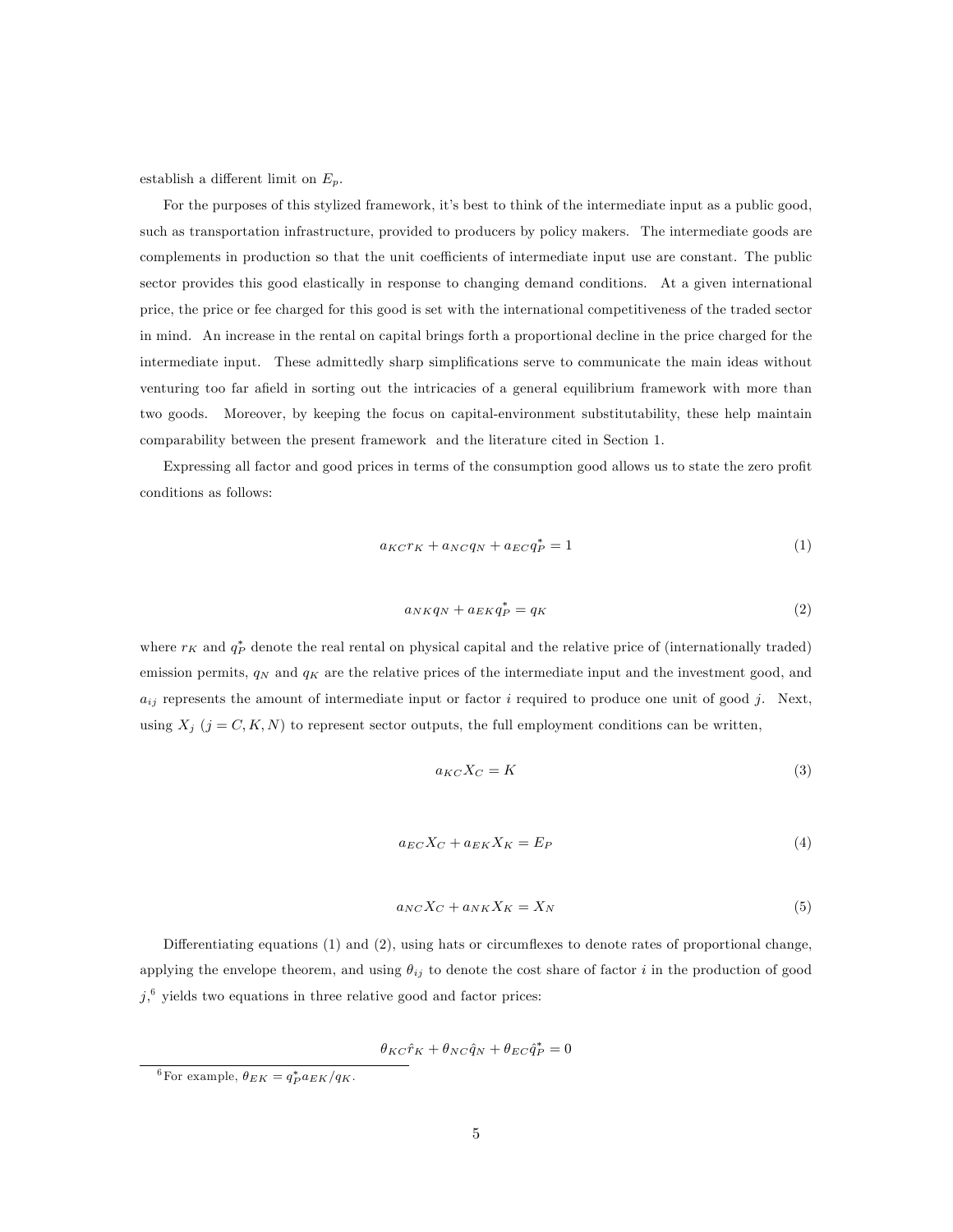$$
\theta_{NK}\hat{q}_N + \theta_{EK}\hat{q}_P^* = \hat{q}_K
$$

which allows us to solve for the other relative prices in terms of the real rental:

$$
\hat{q}_N = -\frac{1}{\theta_{NC}} \left( \theta_{KC} \hat{r}_K + \theta_{EC} \hat{q}_P^* \right) \tag{6}
$$

$$
\hat{q}_K = -\frac{1}{\theta_{NC}} \left[ \theta_{KC} \theta_{NK} \hat{r}_K + (\theta_{EC} \theta_{NK} - \theta_{EK} \theta_{NC}) \hat{q}_P^* \right]
$$
(7)

The general equilibrium story can be readily explained at this point in intuitive terms. An increase in the rental on capital puts downward pressure on intermediate input prices due to internationally competitive conditions in the consumption goods sector (as well as in the other sectors due to inter-sector mobility). Rising  $r_K$  also causes substitution in factor use away from capital and towards environmental resources. But since the output of consumption goods is constrained by the amount of capital available (see equation (3)), factor substitution away from capital loosens the constraint on this sector, which expands at the expense of the investment goods sector (see equations (9) and (10) below). Notice, however, that, with a given price of emission permits, this inter-sectoral re-allocation is possible only if the relative price of investment goods declines, making it more attractive to produce consumption goods.

To see more explicitly how changes in relative prices help determine the intensity of factor use in each sector, recall that the use of the intermediate input is rigid (i.e.,  $\hat{a}_{NK} = 0 = \hat{a}_{NC}$ ). Thus, the only factor substitution in the consumption goods sector is that between environmental resources and physical capital. Now define the elasticity of factor substitution in the standard manner so that  $\sigma_C = \frac{\hat{a}_{KC} - \hat{a}_{EC}}{\hat{q}_{P}^* - \hat{r}_{K}}$ . Cost minimization implies a relationship between changes in factor intensity that can be expressed as follows:<sup>7</sup>

$$
\hat{a}_{KC} = -\frac{\theta_{EC}}{\theta_{KC}} \hat{a}_{EC}
$$

This combined with the definition of  $\sigma_C$  allows us to explicitly express the effects of factor price changes on factor use:

$$
\hat{a}_{EC} = \sigma_C \frac{\theta_{KC}}{1 - \theta_{NC}} (\hat{r}_K - \hat{q}_P^*), \quad \hat{a}_{KC} = -\sigma_C \frac{\theta_{EC}}{1 - \theta_{NC}} (\hat{r}_K - \hat{q}_P^*)
$$
\n(8)

In words, the emission intensity of production in the consumption goods sector is a (weighted) negative function of the cost of emissions (i.e., the price of permits) and a positive function of the rental for capital use.

$$
r_K da_{KC} + q_P^* da_{EC} = 0
$$

<sup>&</sup>lt;sup>7</sup>The tangency of the isocost line to the unit value isoquant imples that:

The expression for  $\hat a_{KC}$  follows.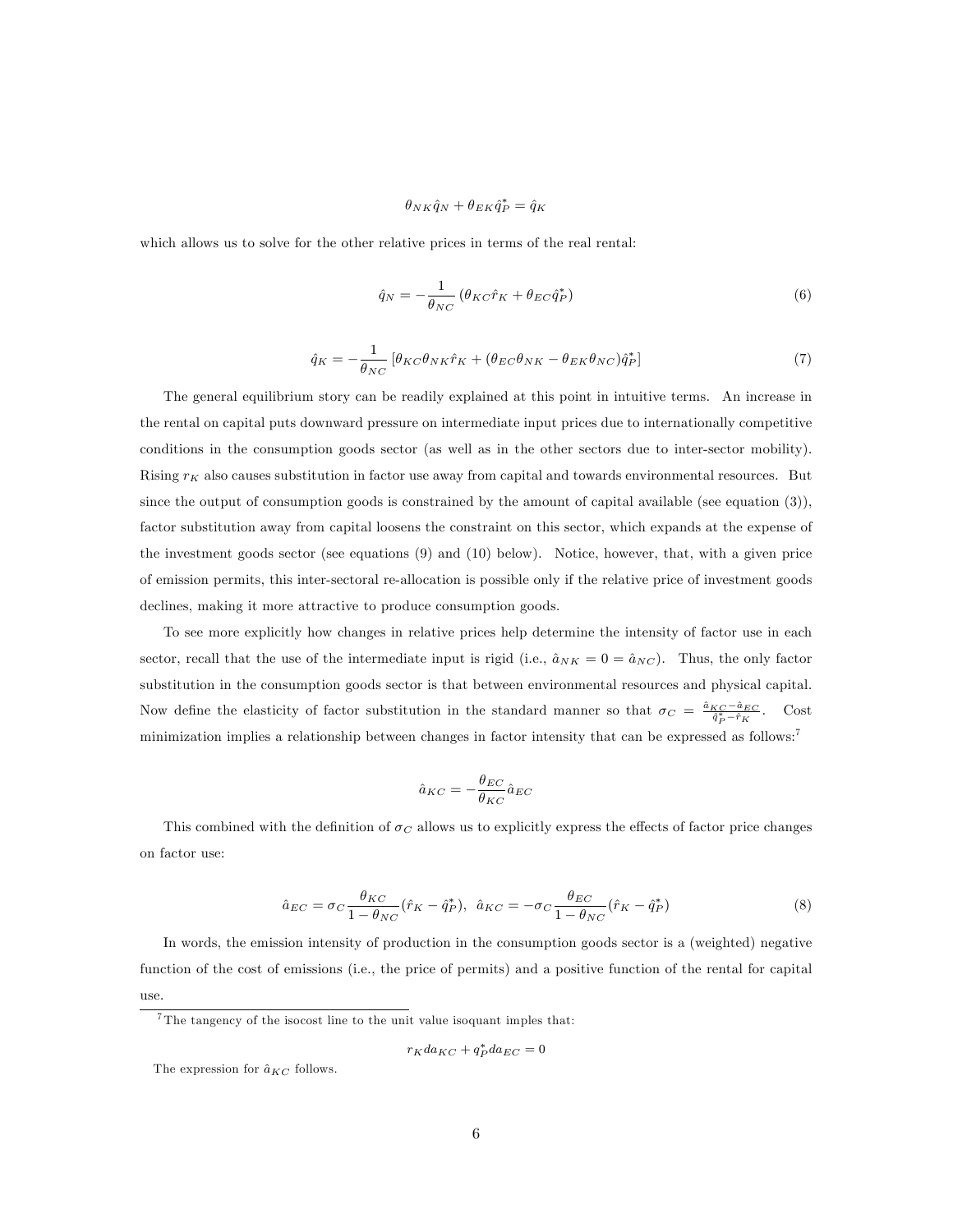Next, differentiating equations (3)-(5), using  $\lambda_{ij}$  to denote the proportion of factor i employed in the production of good  $j$ ,<sup>8</sup> making use of the expressions derived in  $(8)$ , and solving simultaneously allows us to derive the effects of changes in factor endowments and relative factor prices on sectoral outputs:

$$
\hat{X}_C = \hat{K} + \sigma_C \frac{\theta_{EC}}{1 - \theta_{NC}} (\hat{r}_K - \hat{q}_P^*)
$$
\n(9)

$$
\hat{X}_K = -\frac{1}{\lambda_{EK}} \left[ \lambda_{EC} \hat{K} - \hat{E}_P + \lambda_{EC} \sigma_C (\hat{r}_K - \hat{q}_P^*) \right]
$$
\n(10)

$$
\hat{X}_{N} = \frac{1}{\lambda_{EK}} \left[ \left( \lambda_{NC} \lambda_{EK} - \lambda_{EC} \lambda_{NK} \right) \hat{K} + \lambda_{NK} \hat{E}_{P} \right] \n- \frac{\sigma_{C}}{\lambda_{EK}} \left( \frac{\theta_{KC}}{1 - \theta_{NC}} \lambda_{NC} \lambda_{EK} - \lambda_{EC} \lambda_{NK} \right) \left( \hat{r}_{K} - \hat{q}_{P}^{*} \right)
$$
\n(11)

Equations  $(9)$  -  $(11)$  capture the Rybczynski effects of changes in factor stocks on outputs at given prices. Availability of a larger pool of environmental permits, at given prices, leaves the output of the internationally traded consumption good unaffected (the output of this good being restricted by the amount of capital available). The extra environmental permits are used up by the other sector that requires these permits, that is, the investment goods sector. As this sector expands, so does the intermediate goods sector as policy makers react to greater demand for inputs.

An increase in the availability of capital, again at given prices, shifts production towards the good that uses these as a factor of production, i.e., the consumption good. As this sector now uses up more environmental permits, the capital goods producing sector shrinks. The impact on the intermediate goods sector depends on the structure of the economy in terms of factor intensity use. If the expanding consumption goods sector is intermediate input-intensive relative to the shrinking capital goods sector, the intermediate goods sector must expand in response to rising demand. Otherwise it contracts.

With factor substitutability, relative factor prices too play a role in determining sectoral output at a given level of resources. An increase in the relative rental ratio  $(r_K/\hat{q}_P^*)$  causes factor substitution away from physical capital and increases the output of the consumption good (since these are constrained by the amount of capital available). This increase comes at the cost of the investment good sector that loses emission permits to the consumption goods sector.

Table 1 summarizes these results. I will use them later as we explore the effects of shocks and policy choices with the help of thought experiments.

<sup>&</sup>lt;sup>8</sup>So that, for example,  $\lambda_{KC} = a_{KC} X_C/K$ .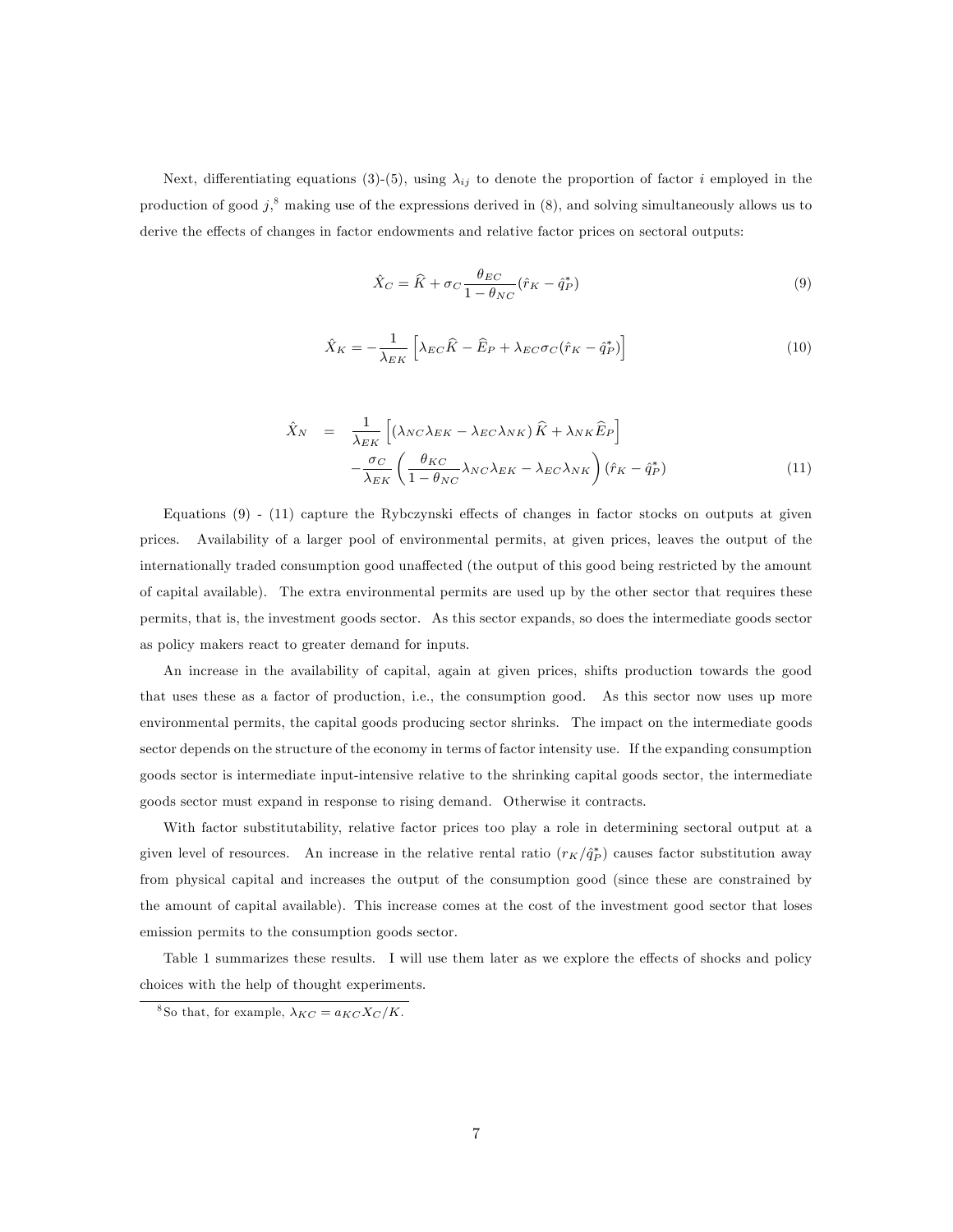Table 1: Medium-Run Comparative Statics

|                               |     | $X_K$ | $X_N$          |
|-------------------------------|-----|-------|----------------|
| $E_P > 0$                     |     | > 0   | > 0            |
| K>0                           | > 0 | < 0   | $\geqslant 0$  |
| $\hat{r}_K - \hat{q}_P^* > 0$ | > 0 | < 0   | $\geqslant$ () |

# 4 Portfolio Considerations, Asset Market Interactions, and Long-Run Dynamics

Analyzing in an interesting manner the evolution of variables and their impact on production over longer periods of time requires that the stocks of capital and environmental assets domestically owned be allowed to adjust. Our long-run set-up reflects a world where individual countries operate under emission caps. However, a country can trade claims on environmental resources with other countries. Thus, the global distribution of claims to the use of environmental resources is a key variable of interest in the long-run analysis. While pre-determined at a point in time, these claims can be accumulated over time through current account surpluses, or through new resource discoveries (net of the stipulated permit use per period). The interaction of stocks and flows influences relative prices, which then affect the sectoral pattern of production and intensity of environment use.

There are three assets which together constitute wealth  $(W)$ : money  $(M)$ , equity or claims on capital (K), and internationally traded claims on non-renewable resources, i.e., claims on environmental resources  $(E)$ . With a fixed exchange rate, the stock of money held by the public is endogenous and the Central Bank/Sovereign Wealth Fund defends the value of the currency by adjusting its holdings of money and environmental assets.<sup>9</sup> Put differently, the Bank accommodates any changes in demand for money or permits by offsetting changes in its balance sheet.<sup>10</sup> The total amount of privately held financial (non-equity) assets  $(F = M + E)$  is, therefore, predetermined, and the composition in terms of individual components largely irrelevant to our analysis.

The individual asset market clearing conditions are dictated by standard portfolio considerations. Given perfect competition, the return to holding equity,  $r_K$ , equals the marginal product of capital, which, in turn, equals the equilibrium rental on capital services. The expected return to holding environmental assets  $(r_E^*)$ equals the proportional difference between the price of environmental assets  $(q_A^*)$  and the price at which these are expected to be sold to producers as permits (both prices being internationally given and expressed relative to the internationally determined price of consumption goods). Thus,

<sup>&</sup>lt;sup>9</sup>Again, a real world example would be East Asian central banks/sovereign wealth funds using foreign exchange reserves to purchase claims on oil fields and other primary commodity sources.

 $10$ Readers will recognize this as simply a manifestation of the "impossible trilemma" or the "unholy trinity."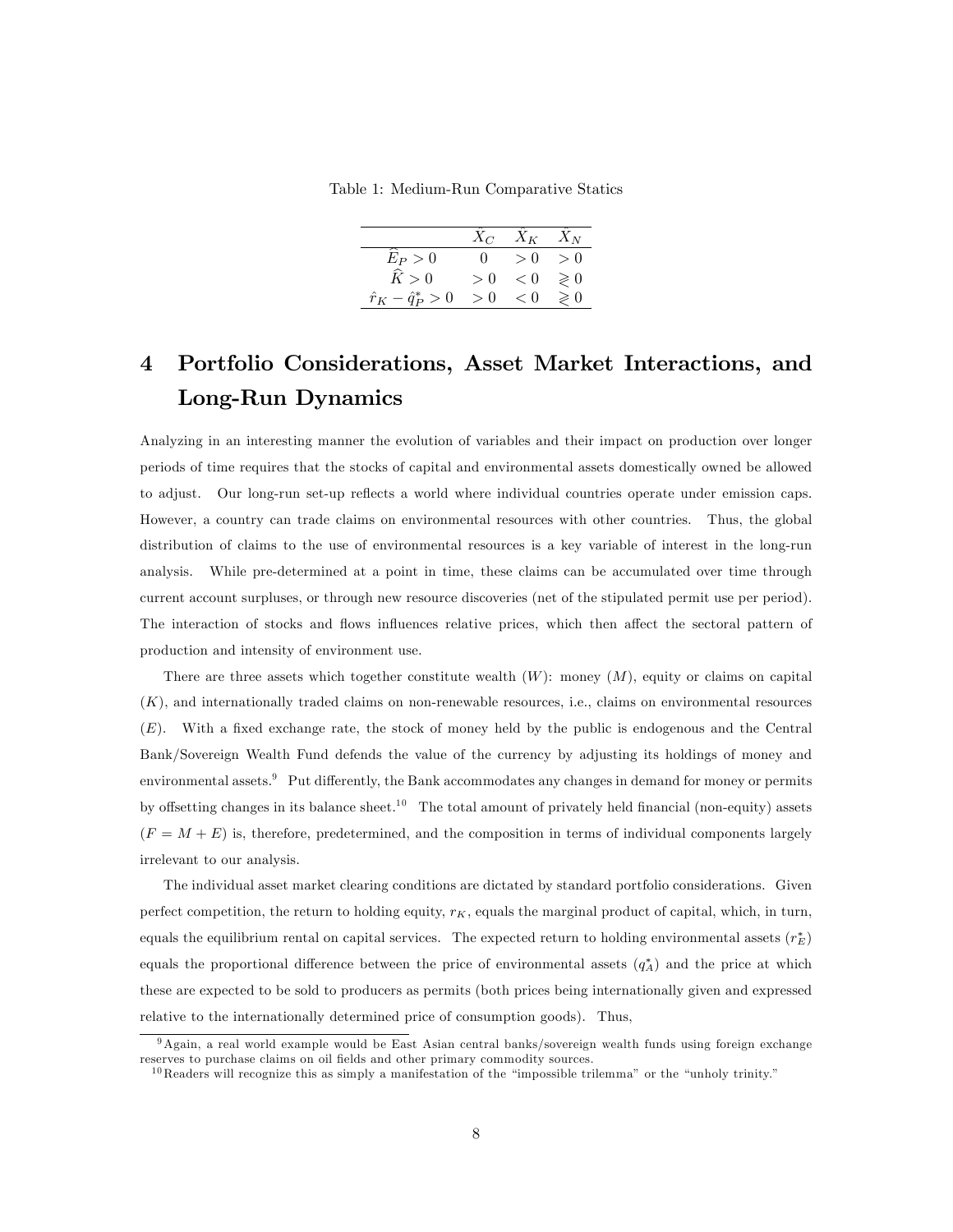$$
r_E^* = \frac{q_P^* - q_A^*}{q_P^*} = 1 - \frac{q_A^*}{q_P^*}
$$
\n(12)

Representing real asset quantities (as expressed in terms of the consumption good) by smaller case  $letters, <sup>11</sup>$ 

$$
m = m^d(r_K, r_E^*, w) \tag{13}
$$

$$
e = e^d(r_K, r_E^*, w) \tag{14}
$$

$$
q_K K = k^d(r_K, r_E^*, w) \tag{15}
$$

where the partial derivatives are defined in the standard manner so that  $m_{r_K}^d$ ,  $m_{r_E}^d$ ,  $e_{r_K}^d$ ,  $k_{r_E}^d$   $\lt 0$  while  $k_{r_K}^d$ ,  $e_{r_E^*}^d > 0$  and  $0 < m_w^d$ ,  $b_w^d$ ,  $k_w^d < 1$ . Total wealth is the sum of all three assets:

$$
w \equiv m + e + q_K K = f + q_K K \tag{16}
$$

With a fixed exchange rate, the equity market equilibrium condition suffices to close the model. We know from equation (7) that

$$
q_K = q_K(r_K); \, q'_K < 0 \tag{17}
$$

The equity market clearing condition can now be used along with equation (17) to determine the returns on equity, and hence pin down the state of the medium-run (áow) equilibrium described in the previous section:

$$
q_K(r_K)K = k^d(r_K, r_E^*, w)
$$
\n(18a)

It will be convenient as a transition device toward the long run to solve for  $r_K$ , after employing the definition of  $w$ ,

$$
r_K = r_K(K, f, r_E^*, k^d) \tag{18b}
$$

where  $r_{K_K}, r_{Kr_{E^*}} > 0$  while  $r_{K_f}, r_{Kk^d} < 0$ .

Panel (a) of Figure 1 captures this information. A bit of discussion may help understand the intuition behind the signs of the partials. A rise in the capital stock or an increase in the returns on permits creates excess supply of equity (assuming in the standard manner that diversification motives lead to a less than

<sup>&</sup>lt;sup>11</sup> From now on, we will normalize  $q_A^*$  to unity without loss of generality.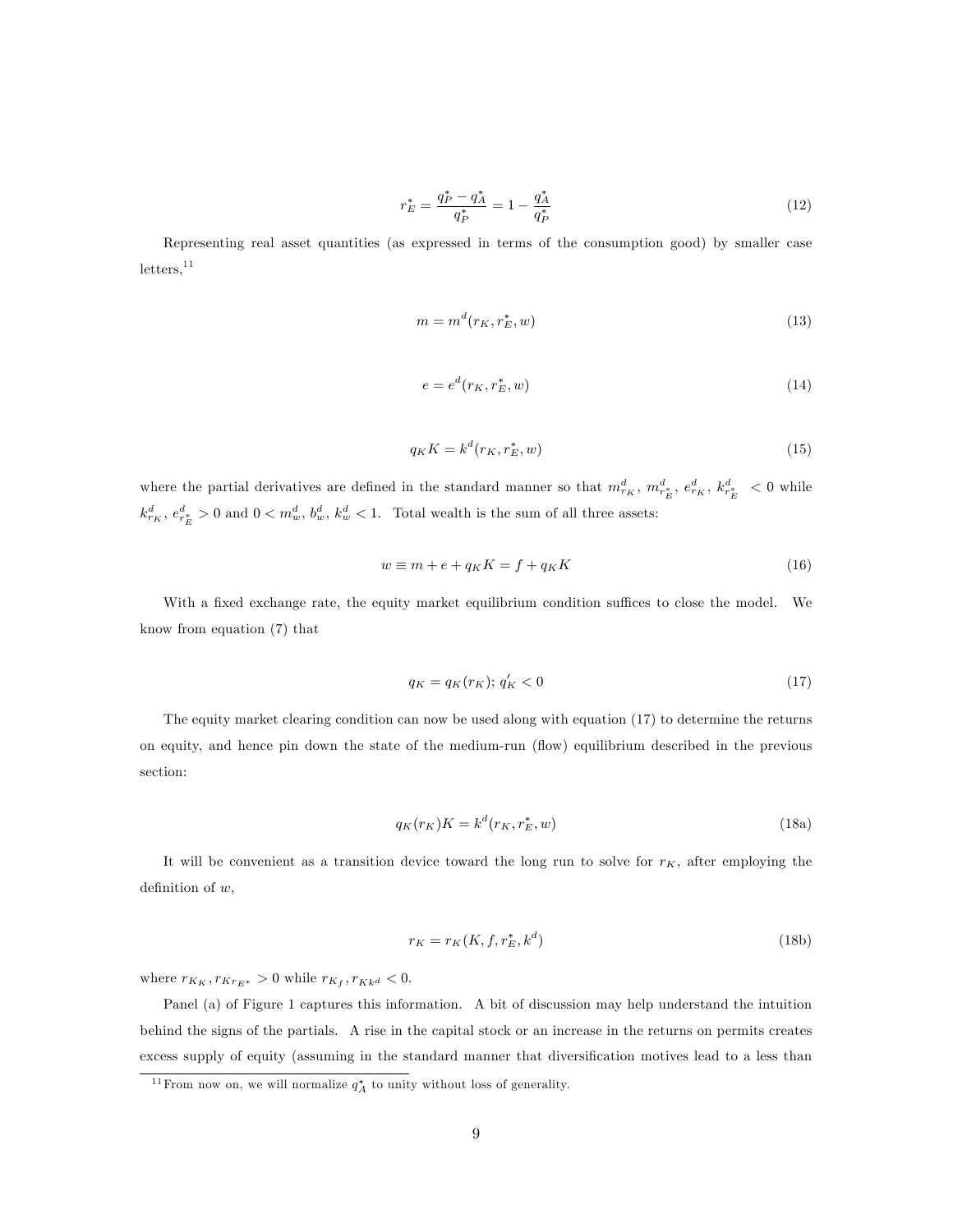one-for-one rise in demand for equity as wealth rises). The returns to equity must rise to remove the excess supply both through the substitution channel  $(k_{r_K}^d > 0)$  and by reducing the value of the capital stock  $(q'_K < 0)$ . A rise in financial wealth or a rise in demand for equity, on the other hand, create excess demand for equity, putting downward pressure on  $r_K$ .

Accumulation of real capital depends, as we know from the previous section,<sup>12</sup> positively on its relative price and the amount of emission permits available, and negatively on the current level of capital stock and the rental on capital. Taking into account the rate of capital depreciation,  $\delta$ ,

$$
\dot{K} = h[q_K(r_K), K, e_P, q_E^*] - \delta K \tag{19a}
$$

which, after substitution from equation (18b) and re-arranging yields

$$
\dot{K} = \dot{K}(K, f, e_P, k^d, r_E^*)
$$
\n(19b)

with  $\dot{K}_{e_p}$ ,  $\dot{K}_f$ ,  $\dot{K}_{k^d} > 0$  and  $\dot{K}_K$ ,  $\dot{K}_{r_E^*}$ ,  $< 0$ . An increase in the returns to holding environmental assets puts upward pressure on  $r_K$ , which in turn, by lowering the relative price of investment goods, reduces accumulation. An increase in the holdings of equity has a similar effect through raising  $r_K$  but also has an added direct negative Rybczynski impact on accumulation in addition to increased capital depreciation. Higher holdings of financial assets, or increased demand for equity have the opposite effect since these create demand for equity and thus reduce  $r_K$ . Finally, greater allowance of environmental permits shifts output towards investment goods through the Rybczynski channel.

As discussed earlier, environmental assets are accumulated or decumulated through current account imbalances, which in turn reflect saving  $-$  (gross) investment imbalances. Put differently, a country can increase its access to environmental resources by exporting its excess savings to the rest of the world. Using equation (19b), gross investment can be written,

$$
I = \dot{K} + \delta K = I(K, f, e_P, k^d, r_E^*)
$$
\n(20)

where the partials follow from equation (19b). Saving depends positively on the returns to holding equity or financial assets and, via the standard Metzler channel,<sup>13</sup> negatively on wealth.

$$
S = \sigma(r_K, r_E^*, w)
$$

Or, substituting from equations (16) and (18b) to derive a more explicit form:

$$
S = S(K, f, k^d, r_E^*, \sigma) \tag{21}
$$

 $12$  See equation (10) and Table 1.

 $13$  See Metzler (1951).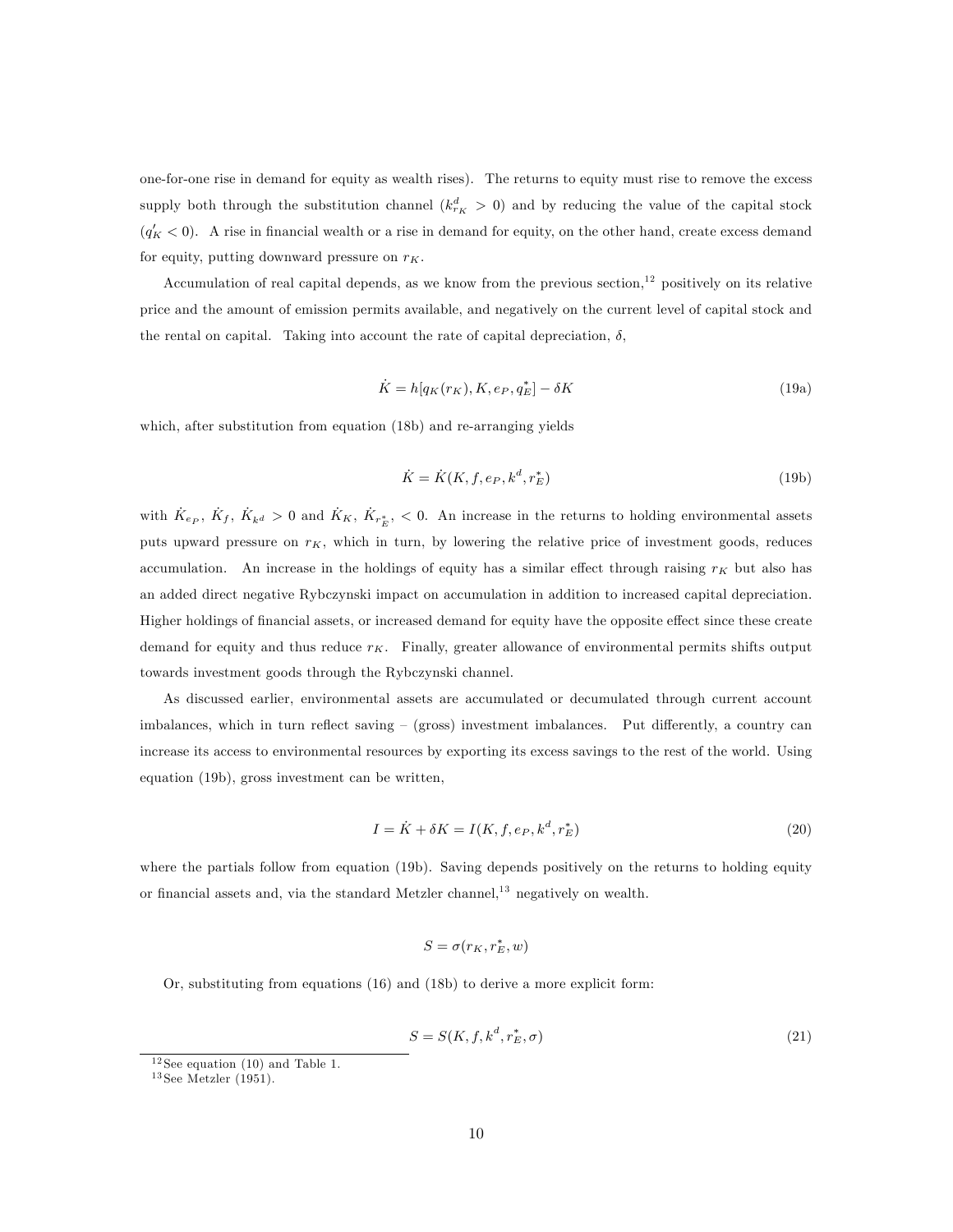with  $S_f$ ,  $S_{k^d} < 0$  and  $S_{\sigma}$ ,  $S_{r_E^*} > 0$ . The partial with respect to K is ambiguous in sign. By increasing wealth, a higher level of equity holding undermines saving. By reducing the value of a given stock of wealth and by increasing the return on equity, however, an increase in K raises saving. Thus,  $S_K \leq 0$ .

Panel (b) of Figure 1 reflects the saving-investment balance as captured by equations (20) and (21). The figure illustrates a situation where investment equals saving at the prevailing rate of return on equity.

The equation of motion for the net accumulation of environmental assets can now be defined. Total access to environmental resources is affected by their use in production, by new discoveries, and by net international purchases. For a given value of  $e_P$ , a current account surplus allows domestic residents to increase their net holdings of environmental assets. The net change in environmental assets per period is, therefore, simply the current account balance plus new discoveries  $(\eta)$  adjusted for the assets used up as permits each period.

$$
\begin{aligned}\n\dot{e} &= \dot{f} + (\eta - e_P) = (S - I) + (\eta - e_P) \\
&= S(K, f, k^d, r_E^*, \sigma) - I(K, f, e_P, k^d, r_E^*) + (\eta - e_P) \\
&= \dot{e}(K, f, e_P, k^d, r_E^*, \sigma, \eta)\n\end{aligned} \tag{22}
$$

From now on, it will be convenient to use the term net current account surplus or deficit for the expression  $(S-I) + (\eta - e_P) \leq 0$ . Based on the discussion following equations (20) and (21), the signs of six partials are unambiguous;  $\dot{e}_f$ ,  $\dot{e}_{k^d}$ ,  $\dot{e}_{e_P} < 0$ ,  $\dot{e}_{r_E^*} > 0$ ,  $\dot{e}_{\sigma} = \dot{e}_{\eta} = 1$ . An increase in K reduces investment via the Rybczynski and capital depreciation effects, as well as by reducing  $r_K$ , and thus furthers accumulation of financial assets but, as noted earlier, has ambiguous effects on saving. The number of channels in favor of a positive impact on the current account balance makes this result much more plausible, and we will mostly focus on this case in subsequent analysis.<sup>14</sup> It is important to note, however, that our comparative dynamic results are qualitatively robust to assuming one sign or the other for  $\dot{e}_K$ , as long as the system is locally stable, a condition which, as shown in the appendix, is unambiguously satisfied.

Given the long-run nature of this exercise, it may be considered a desirable policy objective that the stock of environmental resources stabilize in the steady state. Thus, the steady state  $(e = 0)$  is characterized by current account imbalances vis-á-vis the rest of the world that exactly offset any change in the stock of environmental resources due to use in production (net of new discoveries). Given the stock of labor, the steady state rate of physical capital accumulation per worker too must be such so as to stabilize the stock of capital.

Panels (c) and (d) of Figure 1 illustrate the long-run dynamics of the system based on equations (19b) and (22). The appendix provides the underlying mathematics. Case 1 (Panel c) assumes that the wealth

 $14$ Note that the only negative effect on saving is that of increased wealth on savings (the Metzler channel).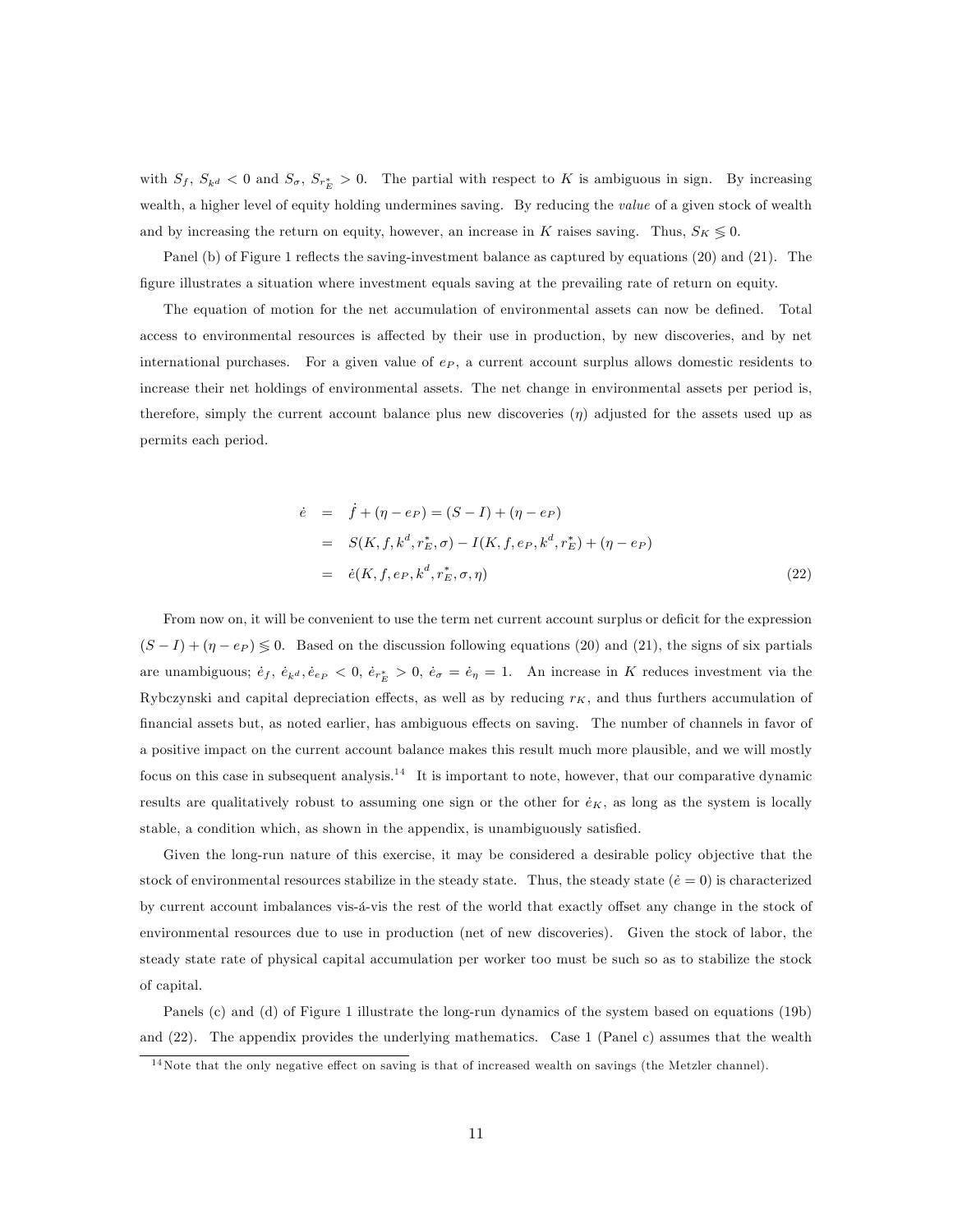effect on saving is large enough to overcome the several offsetting effects, so that  $\dot{e}_K < 0$ . However, for the reasons discussed above, this is the less likely case and I restrict detailed discussion of the thought experiments to Case 2 (Panel d).<sup>15</sup> The adjustment process can either be monotonic or a half-cycle, but not oscillatory. Both isoclines are upward-sloping in this case although the  $K = 0$  isocline is steeper, that is, the accumulation of physical capital is relatively more sensitive than environmental asset accumulation to changes in the capital stock. The slopes can be explained intuitively. Higher financial wealth reduces  $r_K$ , boosts investment and reduces savings, creating a net current account deficit. With  $\dot{e}_K > 0$ , the level of the capital stock must rise to restore current account balance, partly by boosting returns on equity. Moreover, the increased rate of capital accumulation due to greater financial wealth requires, again, a rise in  $K$  to make investment less attractive and restore the steady state level of accumulation.

How does the system ensure dynamic stability? In order to understand the nature of the model, consider an exogenous shock that displaces the economy to point A in Panel (d). At A the level of physical capital stock is too high for both steady state capital and environmental asset accumulation. A high level of physical capital is associated with a high  $r<sub>K</sub>$ , low investment and high savings in this case, so that there is capital decumulation and a net current account surplus (i.e., an increase in the availability of environmental assets). Since the latter is less sensitive to the falling capital stock, the system arrives at the steady state level of capital accumulation first. Beyond this point, continued current account surpluses boost both environmental asset and physical capital accumulation (equation  $(19b)$ ) – the latter via the reduced cost of capital  $-$  as the system approaches its steady state.

In short, our framework consists of a long-run steady state punctuated by a series of instantaneous/mediumrun equilibria. Panels (a) and (b) capture the latter. With stocks predetermined, the steady state level of  $r_K$  determines relative prices and the structure of output in the medium run. Over time, accumulation of capital and net current account imbalances lead to evolution of stocks and the associated changes in the steady state levels of the variables. Notice that, with the stocks of assets stabilized at their steady state levels, wealth and asset returns are also constant, as is the structure of the economy in terms of sectoral output.

## 5 Thought experiments

This section pursues the logical implications of the framework developed. Table 2 summarizes the results.

### 5.1 A change in saving behavior

Lets begin with a relatively simple case. Consider the consequences of an increase in the saving function, perhaps triggered by increased precautionary savings owing to uncertainty regarding future economic prospects.

<sup>&</sup>lt;sup>15</sup>As noted earlier, the results are qualitatively the same in both cases so that analyzing case 1 does not add much to the discussion.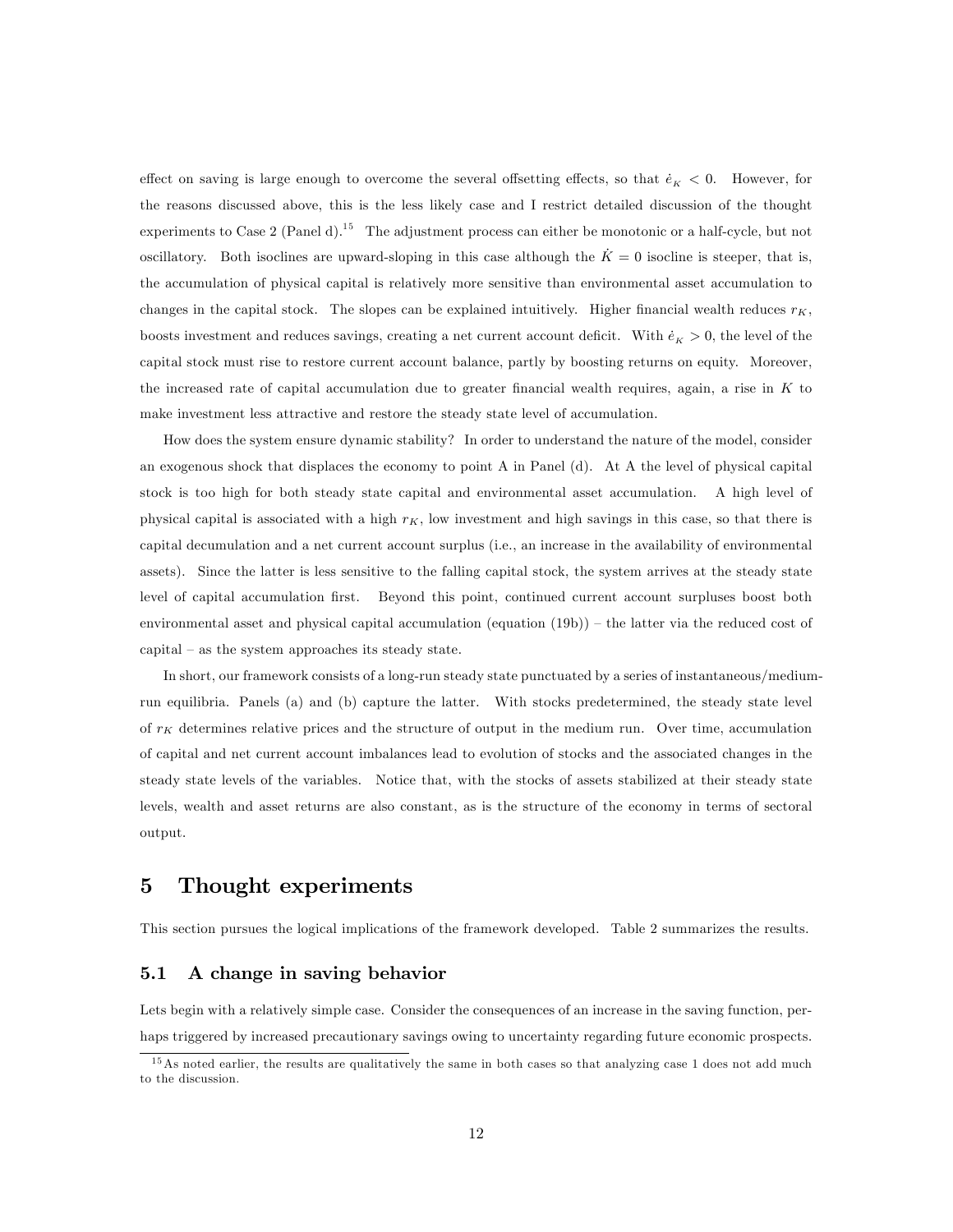



Figure 1: Graphical representation of the framework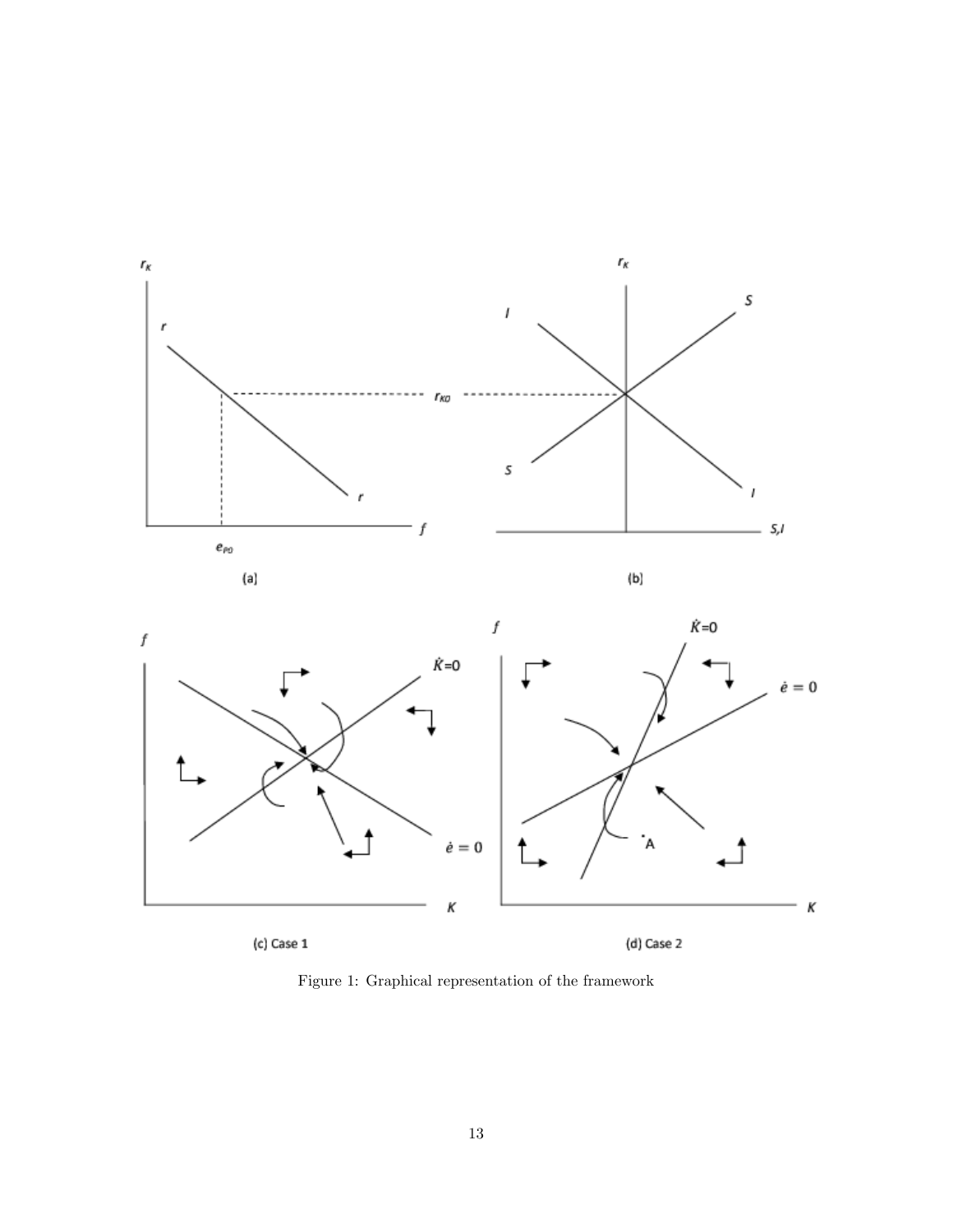There is no direct impact on returns to equity or wealth, and hence none on the flow of investment or the medium-run equilibrium.

Increased savings create a current account surplus in excess of permit use. This surplus then has longrun repercussions. As domestic agents gain access to environmental assets,  $r_K$  declines and investment gets a boost. The economy continues to accumulate claims on both physical capital and environmental assets culminating in an outcome with higher steady state stocks of both  $K$  and  $e$  (and thus of  $f$ ). Figure 2 illustrates the dynamics. The  $\dot{e} = 0$  isocline shifts upward as zero steady state accumulation of environmental assets is now consistent with a greater stock of these at the original level of capital stock.

What are the effects on the structure of the economy and relative prices? Since K and  $e$  are both higher in the new steady state, a first glance at equation (18b) would suggest that the new steady state level of returns on equity may be lower or higher. As demonstrated in the appendix, however,  $r_K$  is unambiguously lower. This, in turn, means that the intensity of environment use in the consumer goods sector is also lower. With a higher capital stock and unchanged permit use, the composition of output at given prices shifts towards consumption goods at the cost of investment goods (see Section 3). Moreover, in the absence of changes in permit regulations or resource discoveries, the decline in investment must be matched by a decline in savings in the new steady state, more than neutralizing the initial change in saving behavior. Note that this decline in savings is consistent with increased wealth. Also, the expansion of the capital-using consumption goods sector is consistent with capital accumulation with full employment of resources.

#### 5.2 Fewer new resource discoveries

Next, what happens if the rate of new non-renewable resource discoveries slows down? Again, there is no direct impact on the state of the medium run. At the initial level of returns to equity, a net current account deficit is created (see Panel (b) of Figure 3). The  $\dot{e} = 0$  isocline shifts downwards as a lower level of wealth and a higher level of  $r_K$  are now consistent with net current account balance at a given level of the capital stock. As domestic ownership of environmental assets declines, wealth falls while  $r_K$  rises. Both the latter changes help shrink the net current account deficit while at the same time starting a process of capital decumulation.

In the long run, capital decumulation and net current account deficits lead to lower stocks of both environmental assets and equity in the new steady state.

With the new steady state values of both  $K$  and  $e$  being lower, the effects on the structure of the economy and relative prices are the mirror image of those resulting from increased savings. Specifically, the new steady state level of returns on equity is higher, resulting in greater intensity of environment use in the consumption goods sector. At given relative prices, the capital goods sector expands at the expense of the consumption goods sector. This latter result is reminiscent of the "Dutch disease" literature, which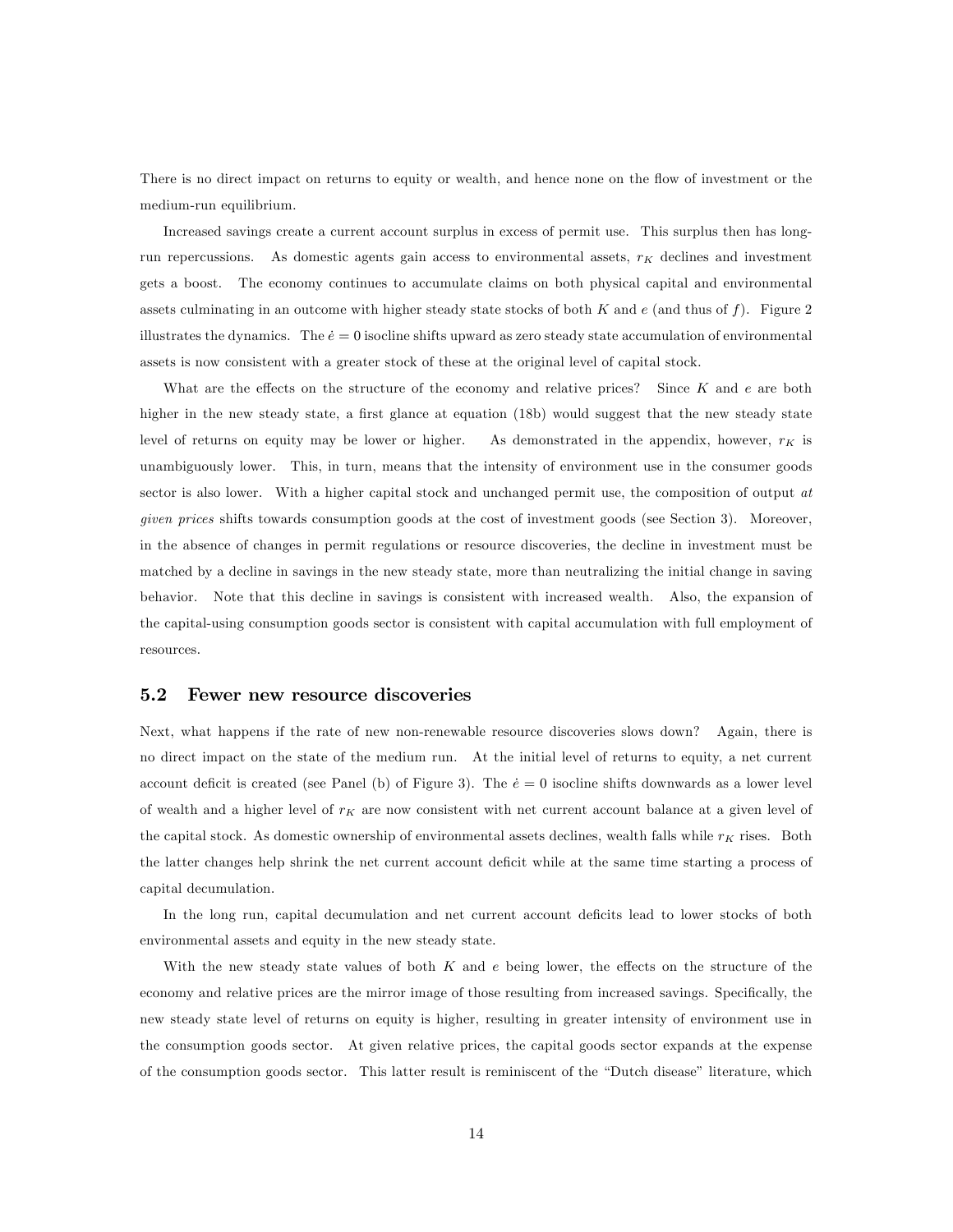

Figure 2: An increase in the saving function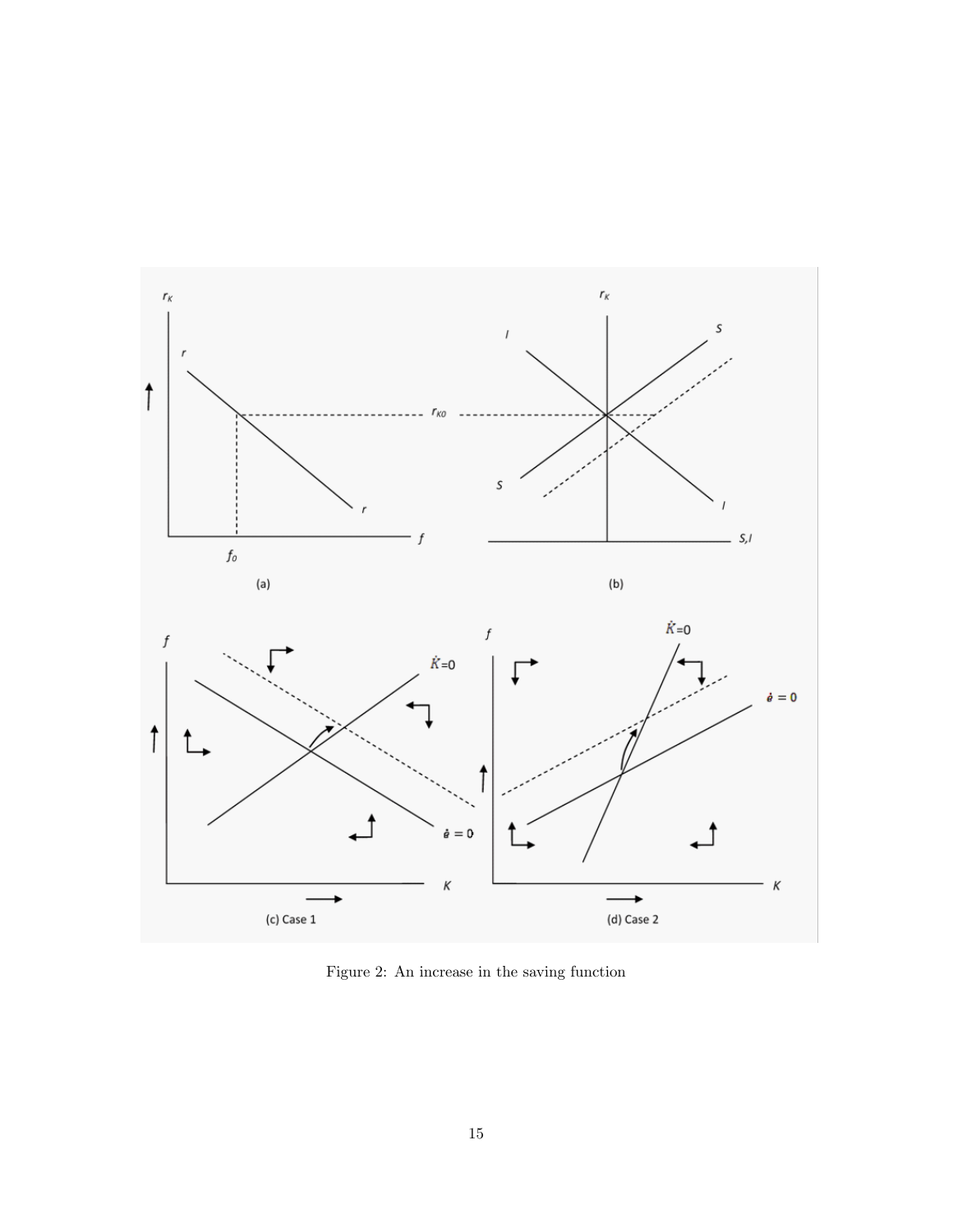often focuses on the negative effects of resource discoveries on manufacturing and investment, although the transmission mechanisms are different.

Can policy makers offset the impact of dwindling discoveries? One option perhaps could be to subsidize savings in order to prevent the medium-run impact. In terms of panel (b) of Figure 3, this shifts the SScurve down. A second option that prevents the stock of capital from declining is to shift the  $\dot{K} = 0$  isocline up, perhaps through incentives for accelerated capital depreciation. The accompanying increased claims on environmental assets, moreover, have the side effect of lowering the steady state rental on capital, causing substitution away from the use of environmental resources, and boosting the production of investment goods at the expense of the consumption goods sector.

### 5.3 Shift in preferences towards holding domestic equity

Suppose domestic preferences shift in favor of holding equity. This brings down the return on equity in the short run as investors are willing to hold equity at a lower level of  $r_K$ . The rr-curve in panel (a) of Figure 4 shifts down. A net current account deficit develops as investment exceeds saving net of permit use at the now lower level of  $r_K$ .

Over time, the combination of the net current account deficit and higher investment lead to fewer environmental assets for domestic residents and accumulation of claims on real capital (see panels (c) and (d) of Figure 4). The most direct (monotonic) path to the new steady state involves continuous current account deficits and capital accumulation. The new steady state stock of capital is higher but domestic access to environmental assets is more constricted.

Graphically, both isoclines shift downwards but by less so in the case of the  $\dot{e} = 0$  isocline. The  $\dot{e} = 0$ isocline shifts more in the horizontal direction than the other isocline. Notice that, although a change in the stock of capital affects capital accumulation, it affects environmental asset accumulation through both capital accumulation (or investment) and saving.

The new steady state level of  $r_K$  is higher. Changed steady state values of  $r_K$  and K have structural consequences for the economy. Production shifts away from capital goods and towards consumption goods. Moreover, the intensity of environment use in the latter sector rises. Since the new steady state level of investment is lower, so is the new steady state level of savings.

### 5.4 Tighter environmental regulation

Consider the effect of a more limited allowance of environmental permits. Such a development, in turn, could be due either to a new international agreement or to a unilateral decision to further limit emissions.

The immediate effect is to reduce the output of investment goods via the Rybczynksi channel (see equation (10)) and to create a net current account surplus. In terms of Panel (b) of Figure 5, the SS-curve shifts down.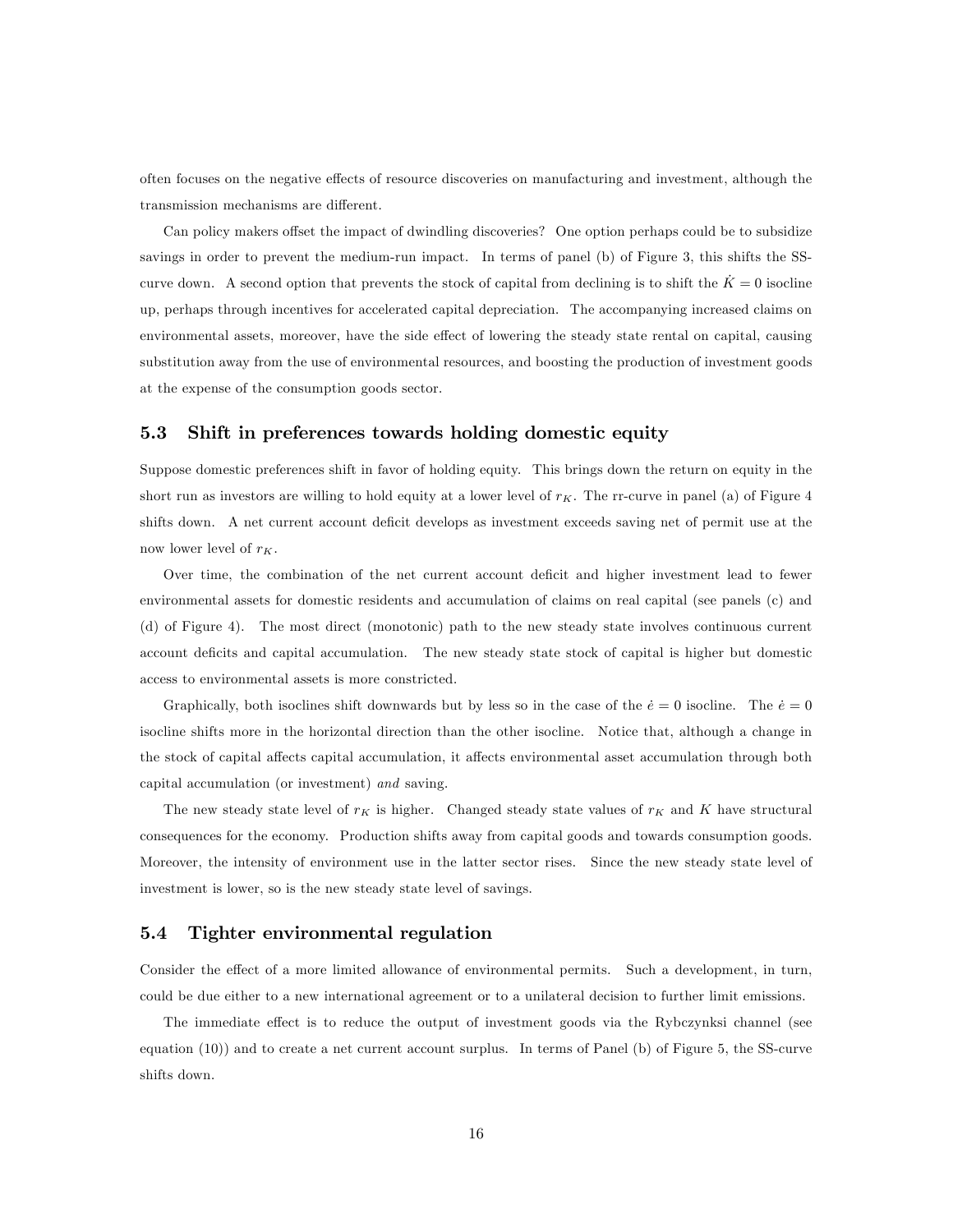

Figure 3: Fewer resource discoveries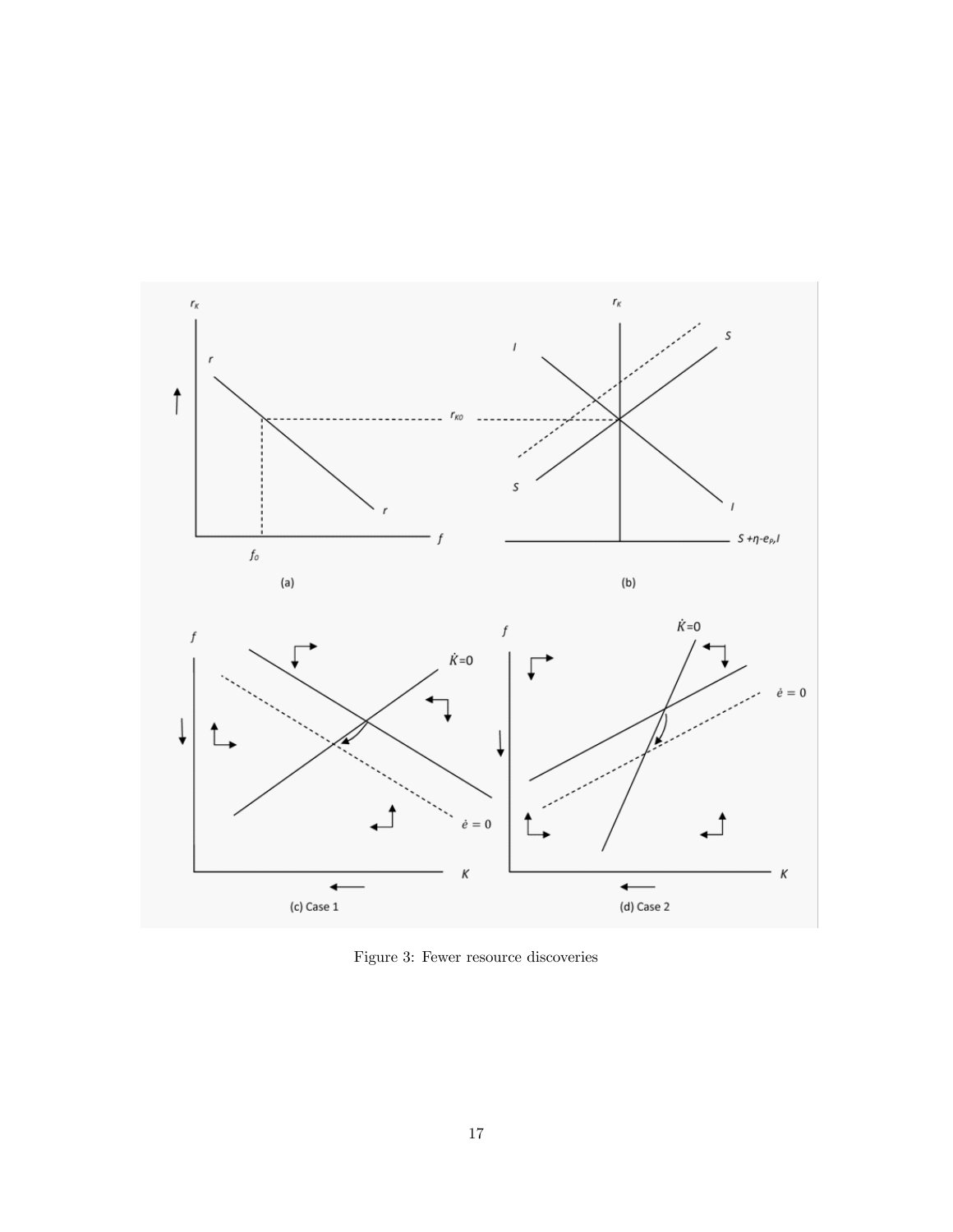

Figure 4: Shift in domestic portfolio demand toward equity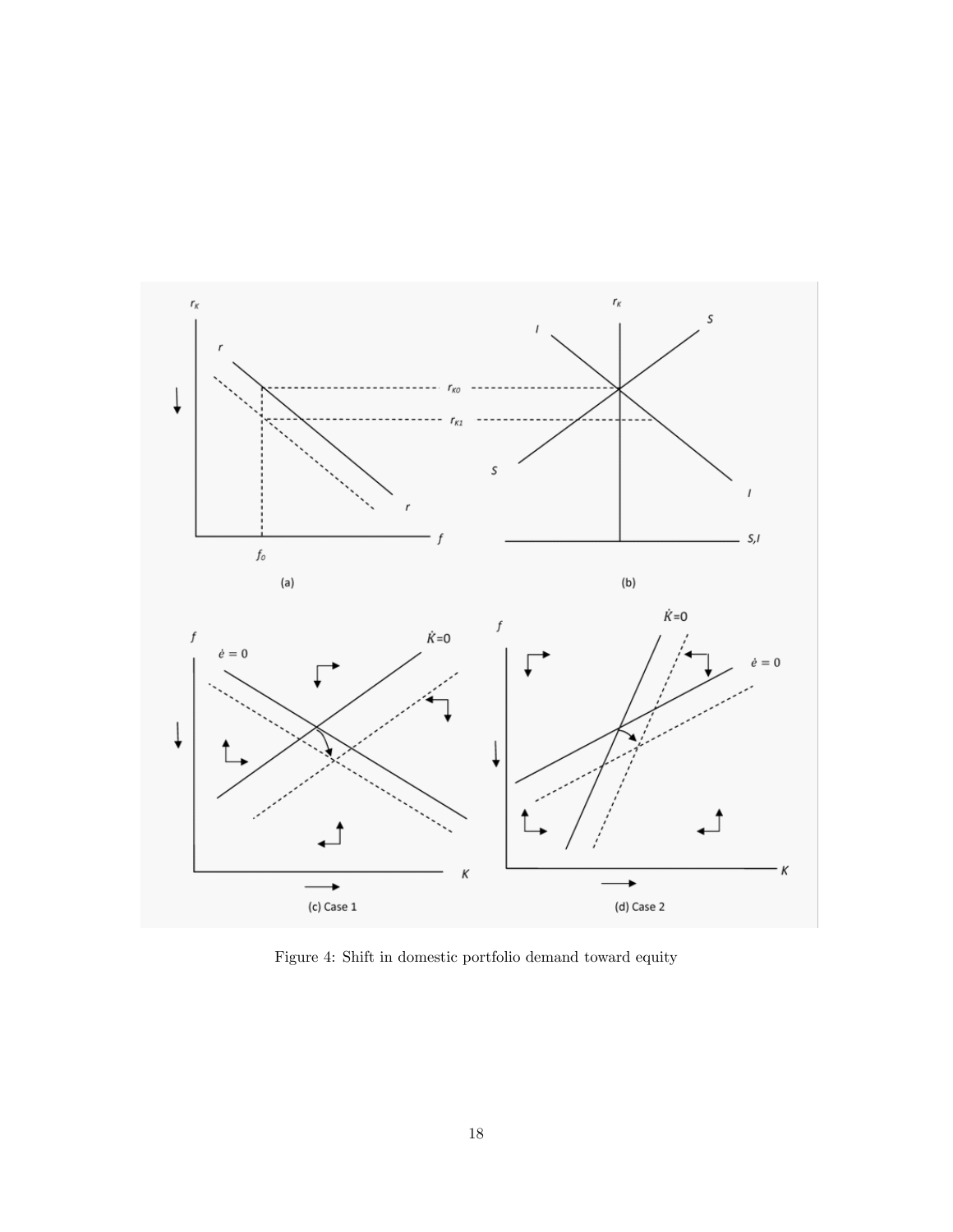Over time, the combination of the current account surplus and lower investment leads to environmental asset accumulation by domestic agents and decumulation of real capital. Declining  $K$  has a dampening effect on capital decumulation as does the rise in  $f$ . The most direct approach to the new steady state (see Panel c of Figure 5) involves continuous net current account surpluses and capital decumulation and occurs in the presence of strong Rybczynski effects.<sup>16</sup> Both isoclines shift leftward, although the  $\dot{e} = 0$  isocline shifts more. The steady state involves greater access to environmental assets for domestic agents but at the cost of a lower stock of physical capital.

Panel (d) illustrates the case where the Rybczynski effects are weak. In this case, the initial decline in investment due to reduced permit use is sufficiently small so that the economy continues to have a net current account surplus when capital decumulation ceases. The resulting continued expansion of environmental asset ownership that leads to a further decline in  $r_K$  then results in capital *accumulation* and the eventual steady state involves greater stocks of both environmental assets and capital than the initial steady state. Thus, the most direct path between the steady states is non-monotonic when Rybczynski effects are weak and involves capital decumulation followed by accumulation along with continuous net current account surpluses.

What are the long-run effects on the goods and factor markets? In the case where the Rybczynski channel is strong, equation (18b) implies that a higher steady state level of emission permits and lower level of physical capital stock together exist with a decline in  $r_K$  and a higher price of capital goods. An increase in the output of investment goods occurs at the expense of consumption goods. The impact on steady state savings is ambiguous, and depends on the extent to which the new higher steady state level of investment compensates for lower emission permit allowance.

Lower rental on capital means that there is substitution in production away from environmental inputs. How is substitution toward physical capital possible in the presence of full utilization of resources if the stock of capital in the new steady state is lower? The answer of course is that this is made possible by the contraction of the capital-using consumption goods sector. The emission intensity of production is now lower in the consumption goods sector, as is the overall level of emissions created by domestic producers.

Finally, could policy preempt the transitional volatility that accumulation suffers in the presence of weak Rybczysnki effects? An obvious recourse would be to penalize savings in order to dampen the shift of the  $\dot{e} = 0$  isocline, or perhaps to even completely offset the initial shift of the SS-curve. Another possibility would be to take away incentives for new resource discoveries, essentially matching fewer new permits with fewer new environmental assets. Either course has political-economic implications which we do not pursue

here.

<sup>&</sup>lt;sup>16</sup>Note that, unlike earlier figures, Figure 5 does not show the case where the  $\dot{e} = 0$  isocline is downward-sloping. The results are qualitatively identical between the two cases.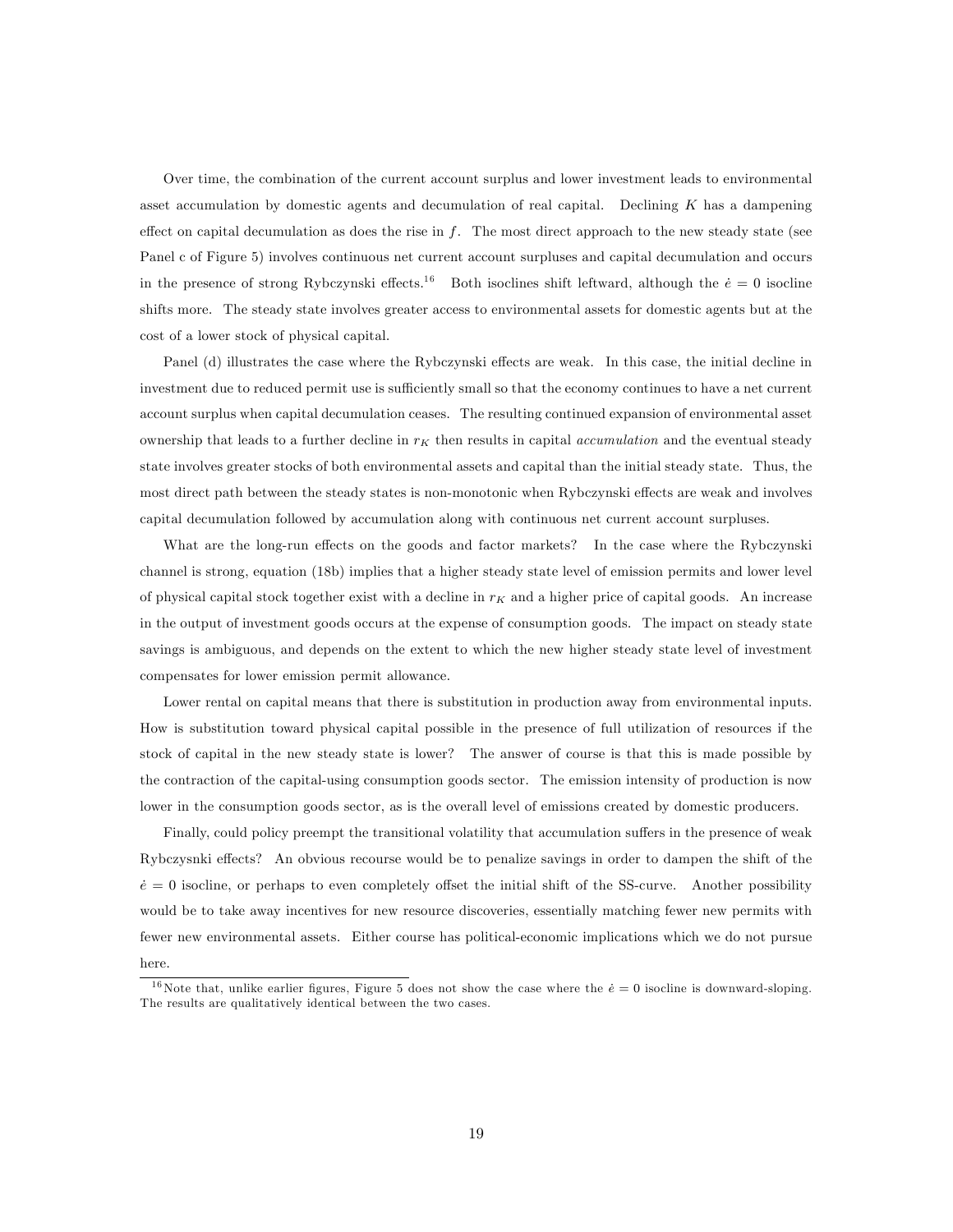

Figure 5: More restricted allowance of environmental permits

|  | Table 2: Long-run thought experiments (effects on steady state values of endogenous variables) |
|--|------------------------------------------------------------------------------------------------|
|  |                                                                                                |

|                                   | $r_K$           | S                        | $\mathbf{I}$ | K | $\epsilon$ | $q_K$          | $X_C$ | $X_K$ | $a_{EC}$ |
|-----------------------------------|-----------------|--------------------------|--------------|---|------------|----------------|-------|-------|----------|
| Rise in $\sigma$                  |                 | $\star$                  | _*_          |   |            |                | $+$ * | _*    |          |
| Decline in $\eta$                 |                 | $+$ *                    | $+^*$        |   |            | $\blacksquare$ | _*    | $+$ * |          |
| Rise in $k^d$                     | $^{\mathrm{+}}$ | $\overline{\phantom{0}}$ |              |   |            | $\blacksquare$ |       |       |          |
| **<br>Decline in $e_P$            |                 | ?                        | $\ddot{}$    |   | $+$        |                |       |       |          |
| * At given factor prices          |                 |                          |              |   |            |                |       |       |          |
| ** With strong Rybczynski effects |                 |                          |              |   |            |                |       |       |          |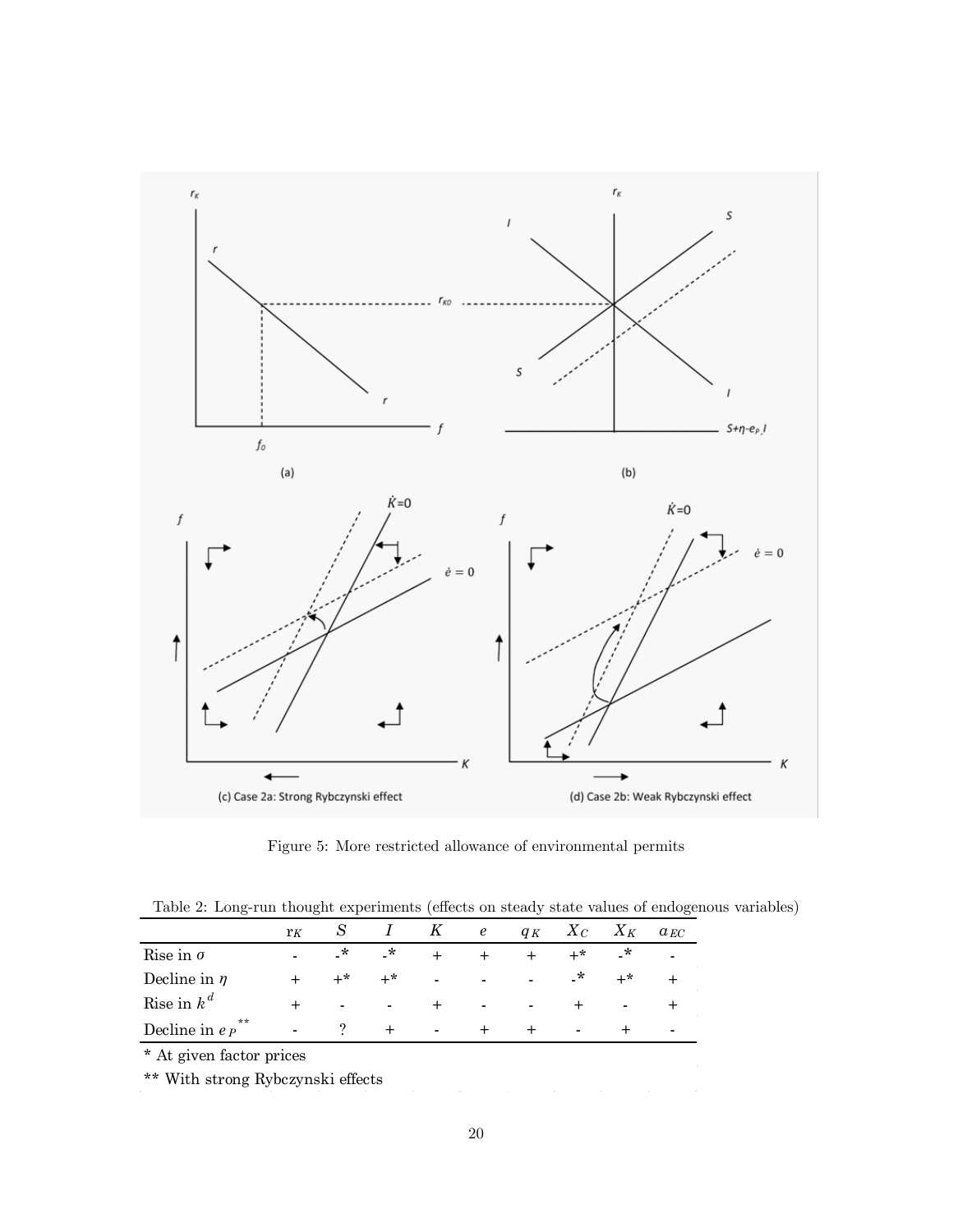### 6 Concluding remarks

This paper is an attempt to incorporate macroeconomic analysis into environmental economics in order to study a world where claims on natural resources are traded among countries in the presence of a cap-andtrade regime. Recognizing the dual nature of claims on environmental resources as assets and factors of production, I develop a long-run, áexible price framework which can be used to explore long-run interactions between goods, factor, and asset markets. The set-up used is that of a price taking small country where, in line with previous literature, capital and environmental use are substitutes in production.

In the long run, a country can modify its claims on environmental resources by trading access to these with the rest of the world. Moreover, factor substitution in response to price signals may change the intensity of resource use in production. These developments, however, have structural consequences. In our model, for example, limiting the number of emission permits issued per period could result in shifting the structure of output from consumer goods to investment goods, in addition to lowering the intensity of environment use in production. Under certain conditions, however, this generates investment volatility unless countered by policy actions. A shift in domestic portfolio preferences towards equity is likely to have the opposite effect on the steady state structure of the economy as well as the steady state composition of asset portfolios. Moreover, the intensity of environment use rises in the consumption goods sector. Finally, by reducing the rental on capital, increased precautionary savings could raise the capital intensity of domestic production and boost the output of the capital-using consumption good while reducing investment.

The work presented here is suggestive. In order to simplify the analysis, we imposed substantial structure on the economy. Given the externalities involved, one would like to limit emissions across the world, not just in one country. This would require the analysis of longer-run issues such as technological change. Countries differ in terms of income, degree of industrialization, and resource intensity of production. Production of a good in a highly industrialized economy may, for example, create less pollution per unit than production of the same good in a developing country. Future work will focus on these issues and extend the ideas presented here to analyze aspects related to North-South interactions.

## 7 Mathematical Appendix

Equations  $(15)$ ,  $(16)$ ,  $(17)$  and  $(18a)$  yield the following partials:

 $r_{KK} = -\frac{\left(1-k_w^d\right)q_K}{\Omega}$  $(\frac{k_w^d}{\Omega})q_K$ ,  $r_{Kf} = \frac{k_w^dq_A^*}{\Omega}$ ,  $r_{K_{r_E^*}} = \frac{k_{r_E^*}^d}{\Omega}$ , and  $r_{Kk^d} = \frac{1}{\Omega}$ , where  $\Omega = (1 - k_w^d) q_K' K - k_{r_K}^d <$ 0.

The determinant of the Jacobian for the long-run dynamic system consisting of equations (19b) and (22) is given by:

$$
\Delta_1 = \begin{vmatrix} \dot{K}_K & \dot{K}_f \\ \dot{e}_K & \dot{e}_f \end{vmatrix}
$$
  
=  $\sigma_W h_{r_K}(r_{K_K} - q_K r_{K_f}) + h_K(\sigma_W + \Lambda r_{K_f}) - \delta[\sigma_W + (\Lambda - h_{r_K})r_{K_f}] > 0$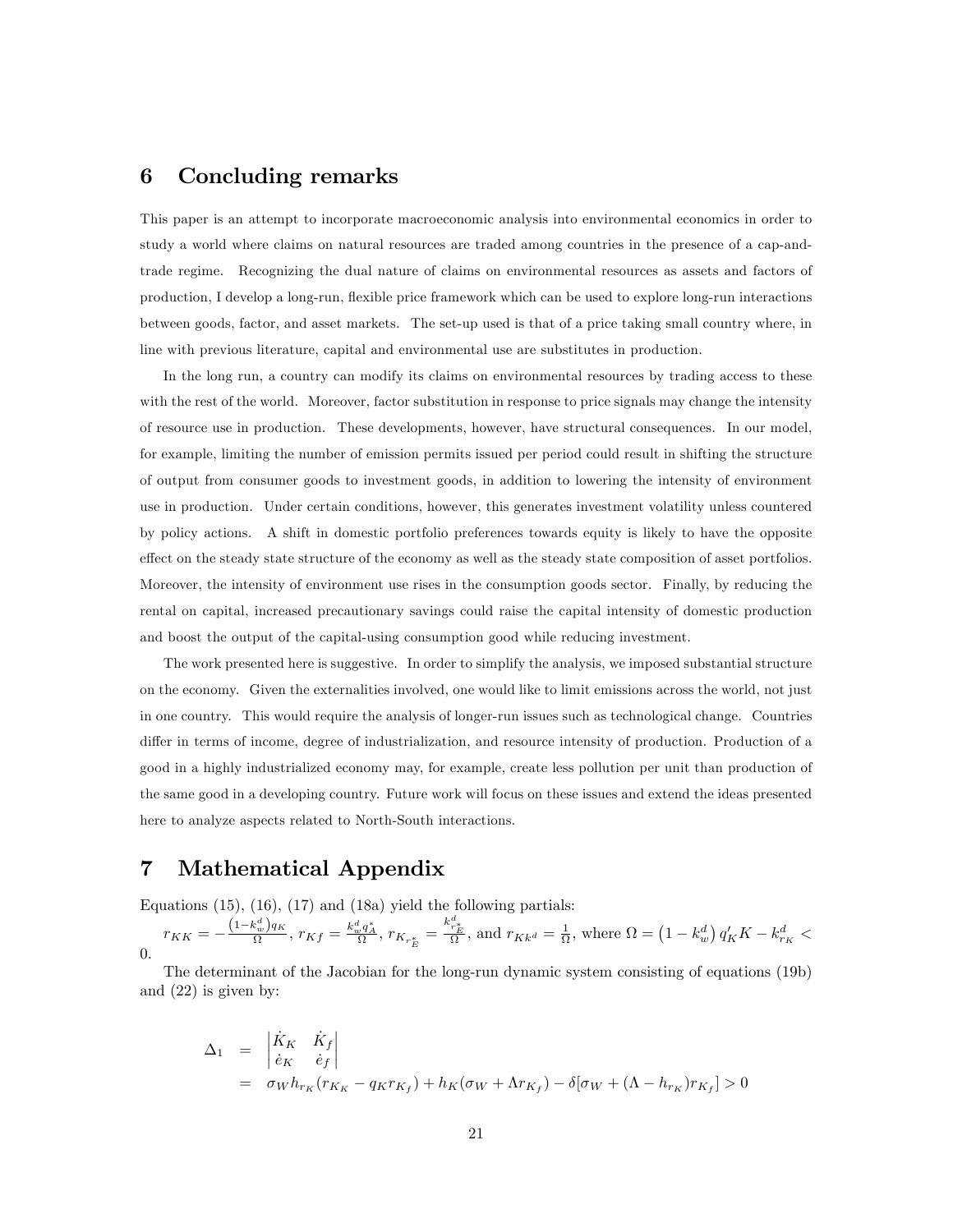where  $\Lambda = \sigma_{rK} r_{Kf} + \sigma_W q'_{K} K > 0$  captures the effects of  $r_K$  on savings. Thus,  $\Delta_1$  is unambiguously positive, i.e., the system is locally stable.

#### Changed saving behavior

The long-run comparative dynamic effects on steady state values are given by:

$$
\frac{dK}{d\sigma} = \frac{\begin{vmatrix} -\dot{K}_{\sigma} & \dot{K}_{f} \\ -\dot{e}_{\sigma} & \dot{e}_{f} \end{vmatrix}}{\Delta_{1}} = \frac{h_{r_{K}}r_{K_{f}}}{\Delta_{1}} > 0
$$

$$
\frac{df}{d\sigma} = \frac{\begin{vmatrix} \dot{K}_{K} & -\dot{K}_{\sigma} \\ \dot{e}_{K} & -\dot{e}_{\sigma} \end{vmatrix}}{\Delta_{1}} = -\frac{h_{K} + h_{r_{K}}r_{K_{K}} - \delta}{\Delta_{1}} > 0
$$

$$
\frac{dr_{K}}{d\sigma} = -\frac{(h_{K} - \delta)}{\Delta_{1}}r_{K_{f}} < 0
$$

The expressions for the horizontal and vertical shifts of the isoclines in Figure 2 are as follows (the signs of the shifts are for Case 2 of the text):

$$
\frac{\partial K}{\partial \sigma}\Big|_{\vec{k}=0} = 0
$$

$$
\frac{\partial K}{\partial \sigma}\Big|_{\vec{k}=0} = -\frac{1}{(\Lambda - h_{r_K}) r_{K_K} + \sigma_W q_K - h_K} < 0
$$

$$
\frac{\partial f}{\partial \sigma}\Big|_{\vec{k}=0} = 0
$$

$$
\frac{\partial f}{\partial \sigma}\Big|_{\vec{k}=0} = -\frac{1}{(\Lambda - h_{r_K}) r_{K_f} + \sigma_W} > 0
$$

Fewer discoveries of natural resources

The long-run comparative dynamic effects on steady state values are given by:

$$
\frac{dK}{d\eta} = \frac{\begin{vmatrix} -\dot{K}_{\eta} & \dot{K}_{f} \\ -\dot{e}_{\eta} & \dot{e}_{f} \end{vmatrix}}{\Delta_{1}} = \frac{h_{r_{K}}r_{K_{f}}}{\Delta_{1}} > 0
$$

$$
\frac{df}{d\eta} = \frac{\begin{vmatrix} \dot{K}_{K} & -\dot{K}_{\eta} \\ \dot{e}_{K} & -\dot{e}_{\eta} \end{vmatrix}}{\Delta_{1}} = -\frac{h_{K} + h_{r_{K}}r_{K_{K}} - \delta}{\Delta_{1}} > 0
$$

$$
\frac{dr_{K}}{d\eta} = -\frac{(h_{K} - \delta)}{\Delta_{1}}r_{K_{f}} < 0
$$

The expressions for the horizontal and vertical shifts of the isoclines in Figure 3 are as follows (the signs of the shifts are for Case 2 of the text):

$$
\left.\frac{\partial K}{\partial \eta}\right|_{\dot K=0}=0
$$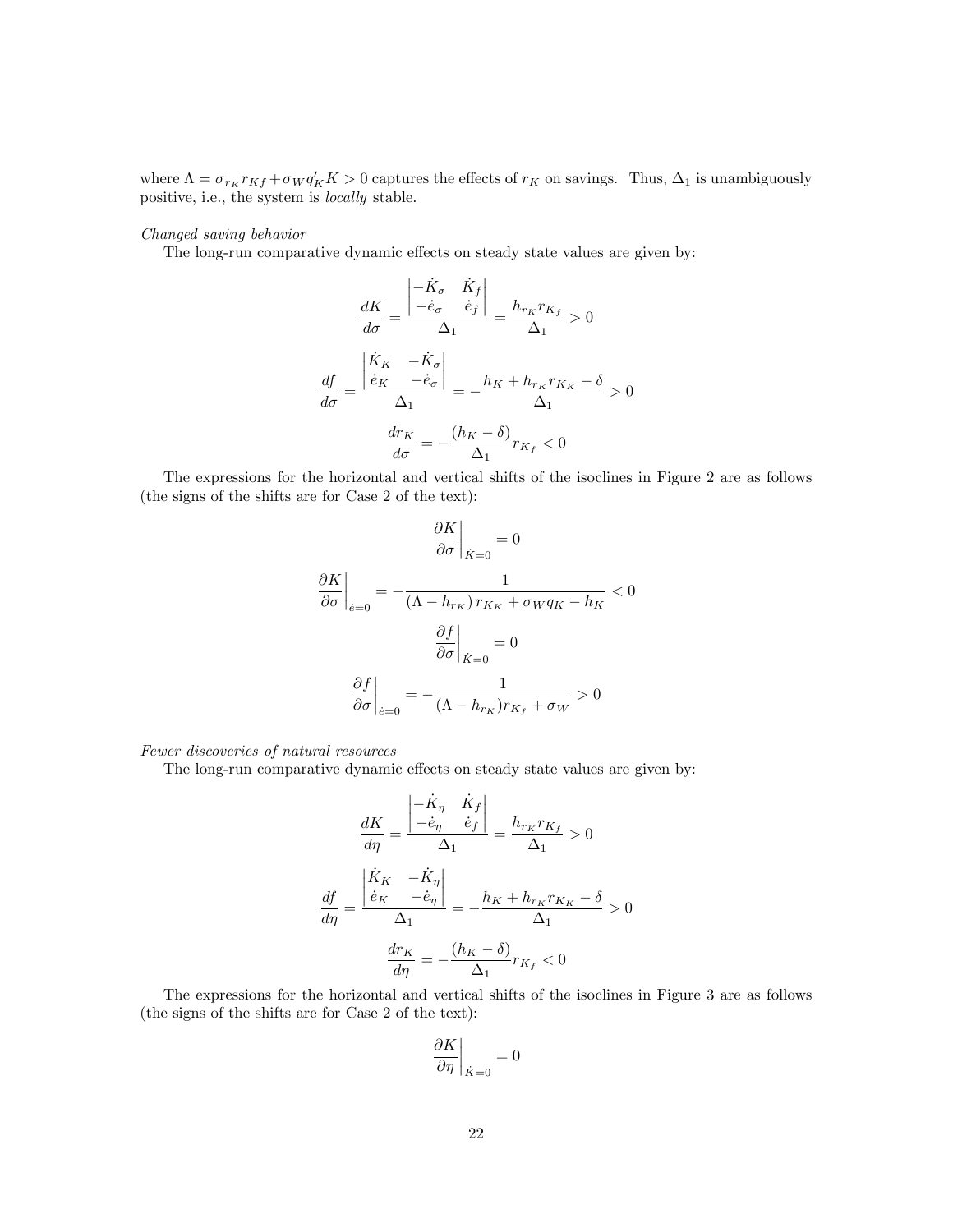$$
\frac{\partial K}{\partial \eta}\Big|_{\dot{e}=0} = -\frac{1}{(\Lambda - h_{r_K})r_{K_K} + \sigma_W q_K - h_K} < 0
$$

$$
\frac{\partial f}{\partial \eta}\Big|_{\dot{K}=0} = 0
$$

$$
\frac{\partial f}{\partial \eta}\Big|_{\dot{e}=0} = -\frac{1}{(\Lambda - h_{r_K})r_{K_f} + \sigma_W} > 0
$$

Shift in preferences towards holding domestic equity

The impact effects on the return to equity, investment, and saving are as follows: From equation (18b):

$$
r_{K^d_k}=\frac{1}{\left(1-k^d_W\right)q^\prime_KK-k^d_{r_K}}<0
$$

The long-run comparative dynamic effects on steady state values are given by:

$$
\frac{dK}{dk^d} = \frac{\begin{vmatrix} -\dot{K}_{k^d} & \dot{K}_f \\ -\dot{f}_{k^d} & \dot{f}_f \end{vmatrix}}{\Delta_1} = -\frac{\sigma_W h_{r_K} r_{K_k^d}}{\Delta_1} > 0
$$

$$
\frac{df}{dk^d} = \frac{\begin{vmatrix} \dot{K}_K & -\dot{K}_{k^d} \\ \dot{f}_K & -\dot{f}_{k^d} \end{vmatrix}}{\Delta_1} = \frac{\begin{vmatrix} (\sigma_W q_K - \delta) h_{r_K} - \Lambda (h_K - \delta) \end{vmatrix} r_{K_k^d}}{\Delta_1} < 0
$$

$$
\frac{dr_K}{dk^d} = -\frac{\sigma_W (h_K - \delta)}{\Delta_1} r_{K_{k^d}} > 0
$$

The expressions for the horizontal and vertical shifts of the isoclines in Figure 4 are as follows (the signs of the shifts are for Case 2 of the text):

$$
\begin{split} \left.\frac{\partial K}{\partial k^d}\right|_{\dot{K}=0} & = -\frac{r_{K^d_k}}{r_{K_K}+\frac{(h_K-\delta)}{h_{r_K}}}>0\\ \left.\frac{\partial K}{\partial k^d}\right|_{\dot{e}=0} & = -\frac{r_{K^d_k}}{r_{K_K}+\frac{\sigma_Wq_K-h_K}{\Lambda-h_{r_K}}} >0\\ \left.\frac{\partial f}{\partial k^d}\right|_{\dot{K}=0} & = -\frac{r_{K^d_k}}{r_{K_f}}<0\\ \left.\frac{\partial f}{\partial k^d}\right|_{\dot{e}=0} & = -\frac{r_{K^d_k}}{r_{K_f}+\frac{\sigma_W}{\Lambda-h_{r_K}}} <0\\ \end{split}
$$

Tighter environmental regulation

The long-run comparative dynamic effects on steady state values are given by:

$$
\frac{dK}{de_P} = \frac{\begin{vmatrix} -\dot{K}_{e_P} & \dot{K}_f \\ -\dot{e}_{e_P} & \dot{e}_f \end{vmatrix}}{\Delta_1} = -\frac{h_{r_K}r_{K_f} + (\Lambda r_{K_f} + \sigma_W)h_{e_P}}{\Delta_1} \gtrless 0
$$